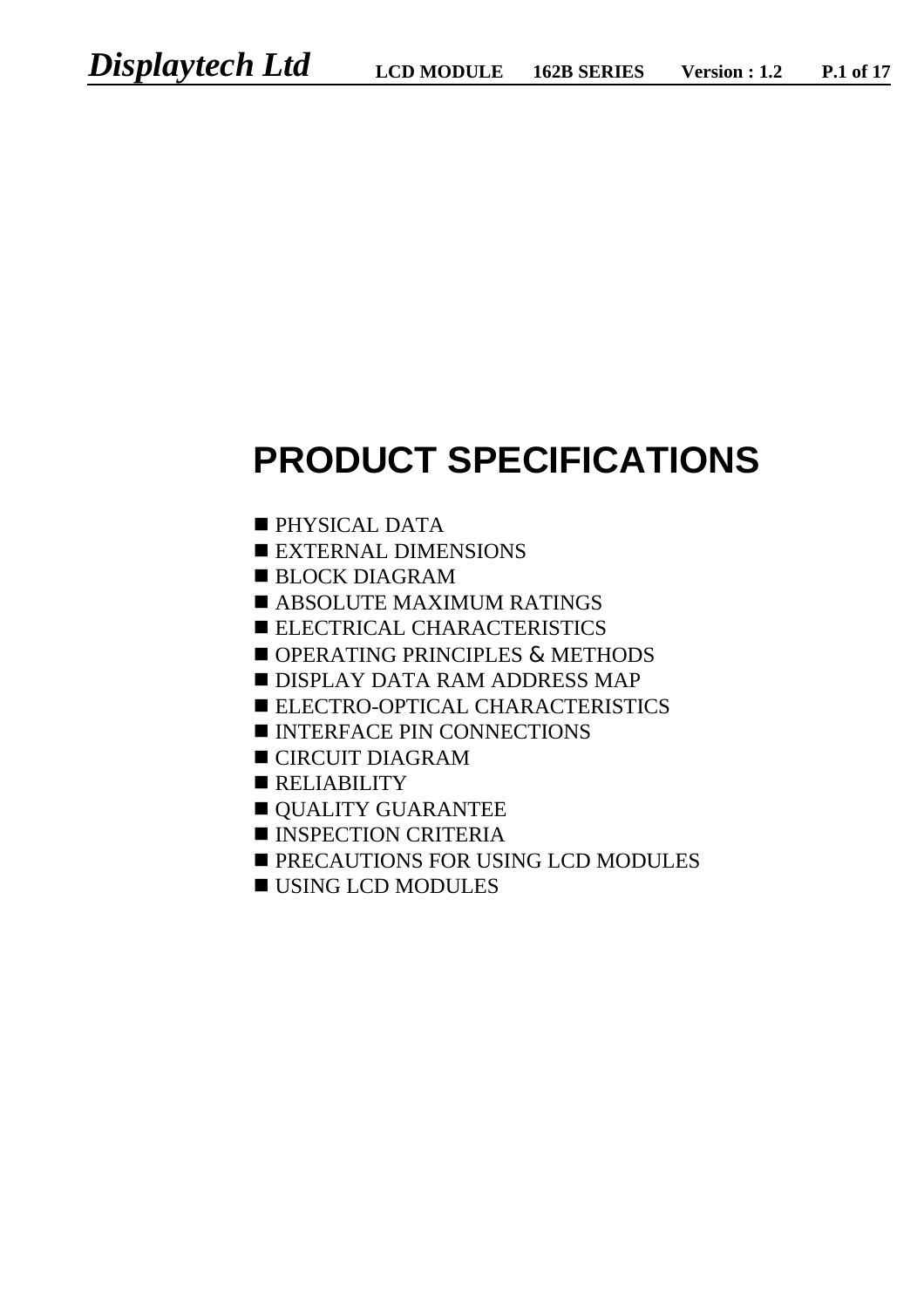# **n PHYSICAL DATA**

| <b>Item</b>                             | <b>Contents</b>                                               | Unit    |
|-----------------------------------------|---------------------------------------------------------------|---------|
| LCD type                                | TN / STN / FSTN                                               | ---     |
| LCD duty                                | 1/16                                                          | ---     |
| LCD bias                                | 1/5                                                           | ---     |
| Viewing direction                       | 6/12                                                          | o'clock |
| Module size (W×H×T)                     | $84.0 \times 44.0 \times 11.0$ MAX (14.0 MAX W/LED BACKLIGHT) | mm      |
| Viewing area (W×H)                      | $65.6 \times 16$                                              | mm      |
| Number of characters (characters×lines) | $16 \times 2$                                                 | ---     |
| Character matrix (W×H)                  | $5 \times 8$                                                  | dots    |
| Character size (W $\times$ H)           | $2.95 \times 5.55$                                            | mm      |
| Dot size (W×H)                          | $0.55 \times 0.65$                                            | mm      |
| Dot pitch (W×H)                         | $0.60 \times 0.70$                                            | mm      |

# **n EXTERNAL DIMENSIONS**



# **n BLOCK DIAGRAM**

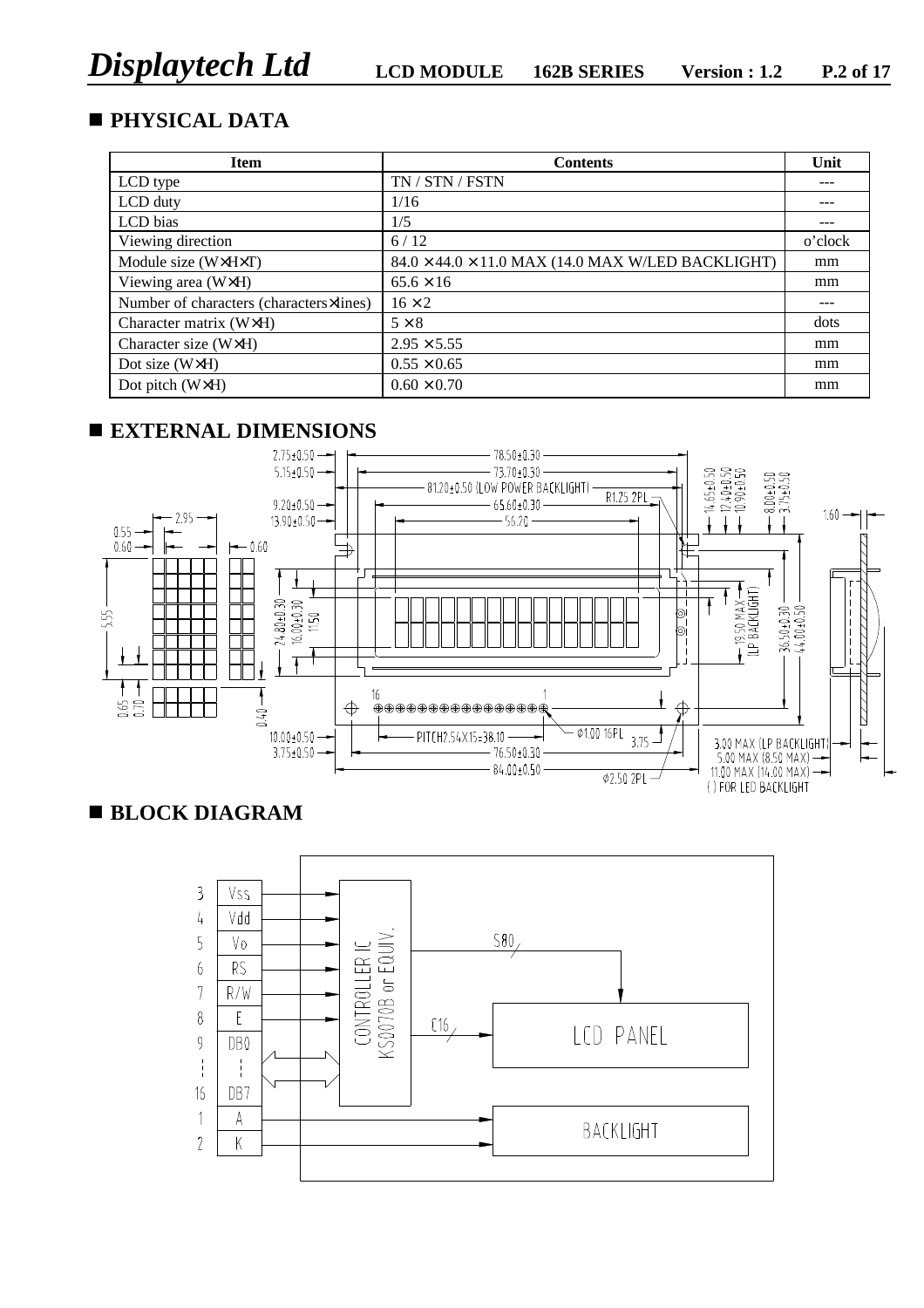# **n ABSOLUTE MAXIMUM RATINGS** ( Ta = 25°C )

| <b>Parameter</b>                                      | <b>Symbol</b> | Min    | <b>Max</b> | Unit            |
|-------------------------------------------------------|---------------|--------|------------|-----------------|
| Supply voltage for logic                              | VDD           | $-0.3$ | 7.0        |                 |
| Supply voltage for LCD                                | VDD - VO      | $-0.3$ | $VDD+0.3$  |                 |
| Input voltage                                         | VI            | $-0.3$ | $VDD+0.3$  |                 |
| Normal operating temperature                          | <b>TOP</b>    |        | 50         | $\rm ^{\circ}C$ |
| Normal storage temperature                            | <b>TST</b>    | $-10$  | 60         | $\rm ^{\circ}C$ |
| Wide operating / storage<br>temperature (except FSTN) | TOP / TST     | $-30$  | 80         | $^{\circ}C$     |
| Wide operating / storage<br>temperature (FSTN)        | TOP / TST     | $-30$  | 70         | $^{\circ}C$     |

# ■ **ELECTRICAL CHARACTERISTICS** ( VDD = +5V±10% , VSS = 0V, Ta = 25°C )

### **DC Characteristics**

| <b>Parameter</b>          | <b>Symbol</b> | Condition     | Min    | Typ     | <b>Max</b> | Unit |
|---------------------------|---------------|---------------|--------|---------|------------|------|
| Supply voltage for logic  | VDD           | $- - -$       | 4.5    | 5.0     | 5.5        |      |
| Supply current for logic  | <b>IDD</b>    | $- - -$       | $---$  | 1.38    |            | mA   |
| Operating voltage for LCD | VDD - VO      | $25^{\circ}C$ | 4.5    | 4.8     |            |      |
| Input voltage 'H' level   | VIH           | $\frac{1}{2}$ | 2.2    | $- - -$ | VDD        |      |
| Input voltage 'L' level   | VIL           |               | $-0.3$ |         | 0.6        |      |

 $\bullet$  Backlight operating information (Ta = 25°C)

|                      |     | Supply voltage VF (V)       |            |                      | Supply current IF (mA) |            |  |
|----------------------|-----|-----------------------------|------------|----------------------|------------------------|------------|--|
| <b>LED Backlight</b> | Min | Typ                         | <b>Max</b> | Min                  | Typ                    | <b>Max</b> |  |
| Light box $Y/G$ (-2) | --- | 4.2                         | 4.6        |                      | 80                     | 120        |  |
| White (-3LP)         | --- | 3.4                         | 3.5        | ---                  | 20                     | 25         |  |
| Blue $(-4LP)$        | --- | 3.4                         | 3.5        | $- - -$              | 20                     | 25         |  |
| Green (-5LP)         |     | 3.4                         | 3.5        | ---                  | 20                     | 25         |  |
| Amber (-6LP)         | --- | 1.8                         | 1.9        | ---                  | 20                     | 25         |  |
|                      |     | EL Enable voltage EON (VAC) |            | EL frequency LF (Hz) |                        |            |  |
| <b>EL Backlight</b>  | Min | Typ                         | <b>Max</b> | Min                  | <b>Typ</b>             | <b>Max</b> |  |
| EL(B)                |     | 100                         | 150        |                      | 400                    | 1000       |  |

#### **AC Characteristics**

• Write mode

| <b>Characteristic</b>     | <b>Symbol</b> | Min. | Typ. | Max. | Unit | <b>Test pin</b>  |
|---------------------------|---------------|------|------|------|------|------------------|
| E cycle time              | $t_C$         | 500  |      |      | ns   | Ε                |
| E rise time               | $t_{r}$       | ---  | ---  | 25   | ns   | E                |
| E fall time               | tr            | ---  | ---  | 25   | ns   | Е                |
| E pulse width (High, Low) | $t_{\rm W}$   | 220  | ---  |      | ns   | Е                |
| R/W and RS set-up time    | $t_{\rm SU1}$ | 40   | ---  |      | ns   | $R/W$ , $RS$     |
| R/W and RS hold time      | $t_{h1}$      | 10   | ---  |      | ns   | $R/W$ , $RS$     |
| Data set-up time          | $t_{\rm SU2}$ | 60   | ---  |      | ns   | $DB_0 \sim DB_7$ |
| Data hold time            | $t_{h2}$      | 10   | ---  |      | ns   | $DB_0 \sim DB_7$ |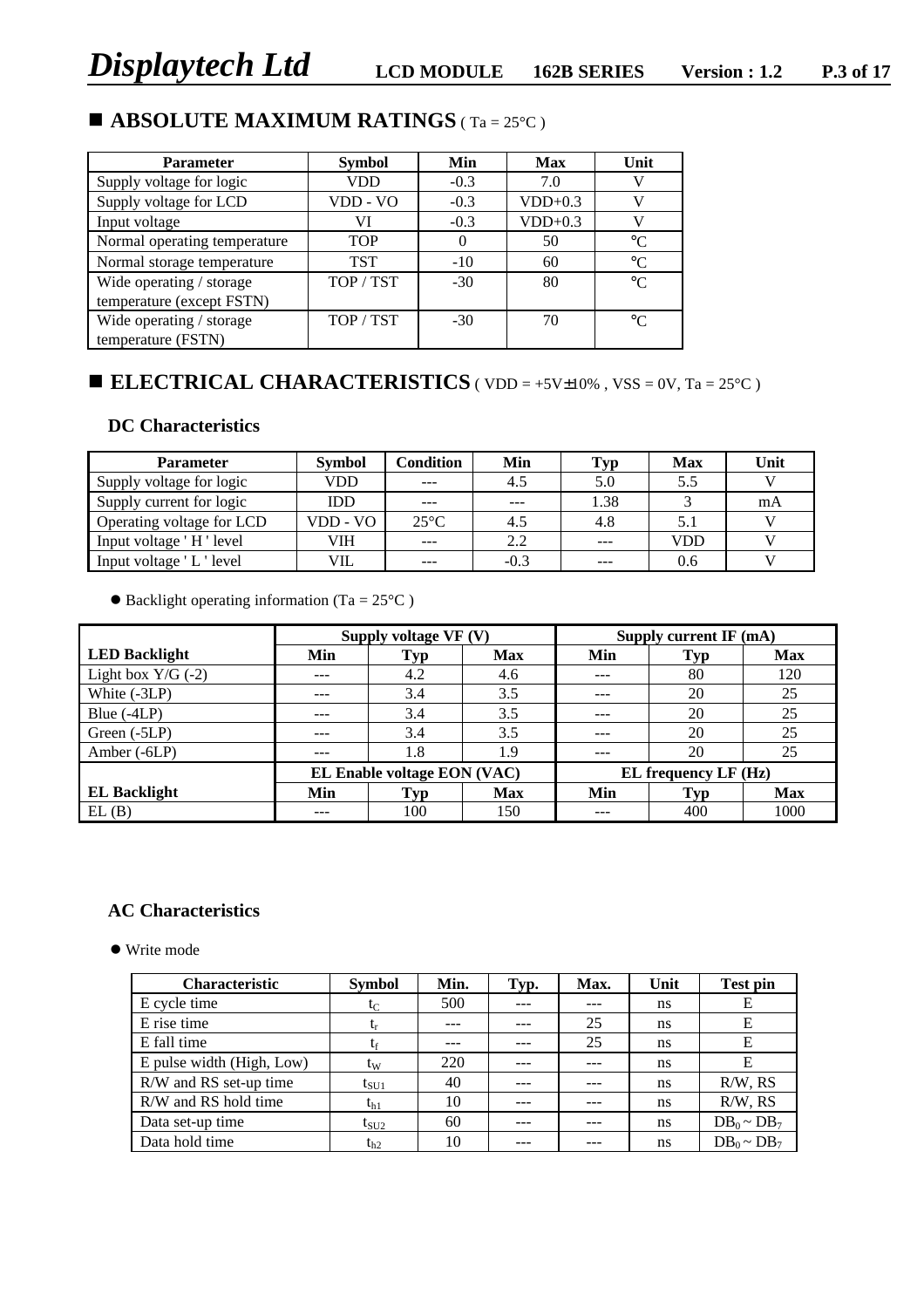

#### ● Read mode

| <b>Characteristic</b>  | <b>Symbol</b>   | Min. | Typ. | Max. | Unit | <b>Test pin</b>  |
|------------------------|-----------------|------|------|------|------|------------------|
| E cycle time           | $t_{\rm C}$     | 500  |      |      | ns   | Е                |
| E rise time            | $t_{\rm r}$     | ---  |      | 25   | ns   | Е                |
| E fall time            | tr              | ---  |      | 25   | ns   | Е                |
| E pulse width          | $t_{\rm W}$     | 220  |      |      | ns   | E                |
| R/W and RS set-up time | $t_{\rm SU}$    | 40   |      |      | ns   | $R/W$ , $RS$     |
| R/W and RS hold time   | t <sub>h</sub>  | 10   |      |      | ns   | $R/W$ , $RS$     |
| Data output delay time | $t_{\rm D}$     |      |      | 120  | ns   | $DB_0 \sim DB_7$ |
| Data hold time         | t <sub>dн</sub> | 20   |      |      | ns   | $DB_0 \sim DB_7$ |

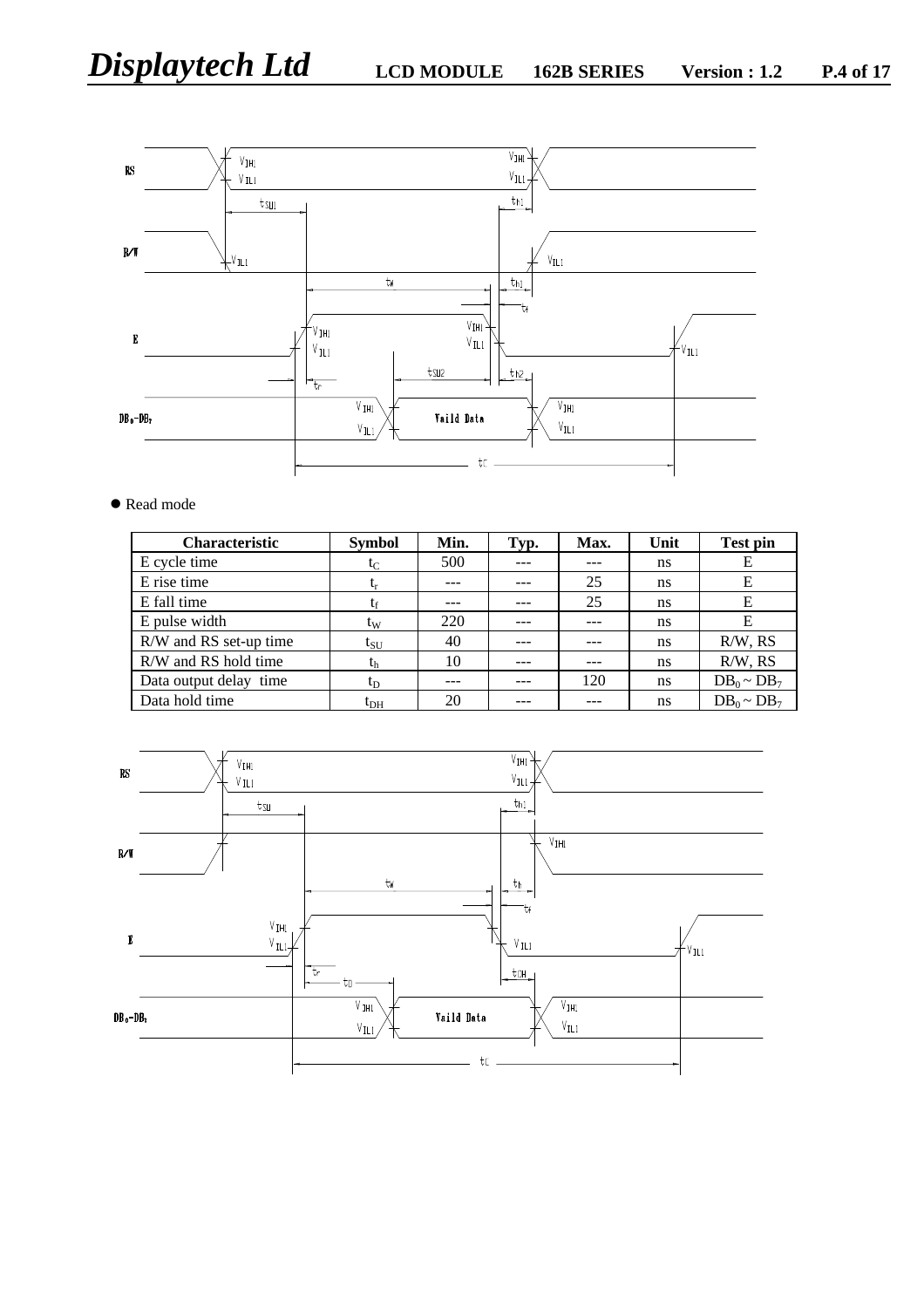# **n OPERATING PRINCIPLES & METHODS**

# **Control and Display Command**

| Command                                      | <b>RS</b>    | R/W          | DB <sub>7</sub> | $DB_6$      | DB <sub>5</sub> | DB <sub>4</sub>          | DB <sub>3</sub>       | DB <sub>2</sub>                                          | DB <sub>1</sub> | $DB_0$         | <b>Execution</b><br>Time<br>$(\mathbf{f}_{osc} = 250 \mathrm{kHz})$ | <b>Remark</b>                                                                                                                                                                                                         |
|----------------------------------------------|--------------|--------------|-----------------|-------------|-----------------|--------------------------|-----------------------|----------------------------------------------------------|-----------------|----------------|---------------------------------------------------------------------|-----------------------------------------------------------------------------------------------------------------------------------------------------------------------------------------------------------------------|
| <b>DISPLAY</b><br><b>CLEAR</b>               | $\mathbf L$  | $\mathbf L$  | $\mathbf L$     | $\mathbf L$ | L               | L                        | $\mathbf L$           | $\mathbf L$                                              | $\mathbf L$     | $\,$ H         | 1.64ms                                                              |                                                                                                                                                                                                                       |
| <b>RETURN HOME</b>                           | $\mathbf L$  | $\mathbf L$  | $\mathbf L$     | $\mathbf L$ | $\overline{L}$  | $\mathbf L$              | $\mathbf L$           | $\mathbf L$                                              | $\, {\rm H}$    | $\mathbf X$    | 1.64ms                                                              | Cursor move to first digit                                                                                                                                                                                            |
| <b>ENTRY MODE</b><br><b>SET</b>              | $\mathbf L$  | L            | L               | $\mathbf L$ | $\mathbf L$     | $\mathbf L$              | L                     | $\overline{H}$                                           | $\overline{UD}$ | SH             | $42\mu s$                                                           | $\bullet$ I/D : Set cursor move direction<br>Increase<br>H<br>I/D<br>Decrease<br>L<br>· SH : Specifies shift of display<br>Display is shifted<br>H<br>$\operatorname{SH}$<br>$\mathbf L$<br>Display is not<br>shifted |
| <b>DISPLAY</b>                               | $\mathbf L$  | $\mathbf L$  | $\mathbf L$     | $\mathbf L$ | $\mathbf L$     | $\mathbf L$              | $\, {\rm H}$          | $\mathbf D$                                              | $\overline{C}$  | $\, {\bf B}$   | $42\mu s$                                                           | · Display                                                                                                                                                                                                             |
| ON/OFF                                       |              |              |                 |             |                 |                          |                       |                                                          |                 |                |                                                                     | Display on<br>$\, {\rm H}$<br>D<br>L<br>Display off<br>$\bullet$ Cursor<br>H<br>Cursor on<br>$\mathsf{C}$<br>Cursor off<br>L<br>• Blinking<br>$\, {\rm H}$<br><b>Blinking</b> on<br>B<br><b>Blinking</b> off<br>L     |
| <b>SHIFT</b>                                 | $\mathbf L$  | L            | $\mathbf L$     | L           | $\mathbf L$     | $\overline{H}$           | S/C                   | R/L                                                      | $\overline{X}$  | $\overline{X}$ | $42\mu s$                                                           | Display shift<br>H                                                                                                                                                                                                    |
|                                              |              |              |                 |             |                 |                          |                       |                                                          |                 |                |                                                                     | S/C<br>L<br>Cursor move<br>Right shift<br>H<br>R/L<br>Left shift<br>L                                                                                                                                                 |
| <b>SET FUNCTION</b>                          | L            | L            | L               | L           | $\, {\rm H}$    | DL                       | ${\bf N}$             | $\boldsymbol{\mathrm{F}}$                                | $\mathbf X$     | X              | $42\mu s$                                                           | H<br>8 bits interface                                                                                                                                                                                                 |
|                                              |              |              |                 |             |                 |                          |                       |                                                          |                 |                |                                                                     | DL<br>L<br>4 bits interface<br>H<br>2 line display<br>${\bf N}$<br>1 line display<br>L<br>5 X 10 dots<br>H<br>F<br>5 X 7 dots<br>L                                                                                    |
| <b>SET CG RAM</b><br><b>ADDRESS</b>          | L            | L            | L               | H           |                 |                          |                       | <b>CG RAM</b> address<br>(corresponds to cursor address) |                 |                | $42\mu s$                                                           | CG RAM Data is sent and received<br>after this setting                                                                                                                                                                |
| <b>SET DD RAM</b><br><b>ADDRESS</b>          | L            | L            | Η               |             |                 |                          | <b>DD RAM</b> address |                                                          |                 |                | $42\mu s$                                                           | DD RAM Data is sent and<br>received after this setting                                                                                                                                                                |
| <b>READ BUSY</b><br>FLAG &<br><b>ADDRESS</b> | $\mathbf L$  | H            | $\rm{BF}$       |             |                 | both DD & CG RAM address |                       | Address Counter used for                                 |                 |                | $0\mu s$                                                            | <b>Busy</b><br>H<br>BF<br>Ready<br>L<br>- Reads BF indication internal<br>operating is being performed<br>- Reads address counter contents                                                                            |
| WRITE DATA                                   | H            | L            |                 |             |                 |                          | Write Data            |                                                          |                 |                | $46\mu s$                                                           | Write data into DD or CG RAM                                                                                                                                                                                          |
| <b>READ DATA</b>                             | $\, {\rm H}$ | $\, {\rm H}$ |                 |             |                 |                          | Read Data             |                                                          |                 |                | $46\mu s$                                                           | Read data from DD or CG RAM                                                                                                                                                                                           |

X : Don't care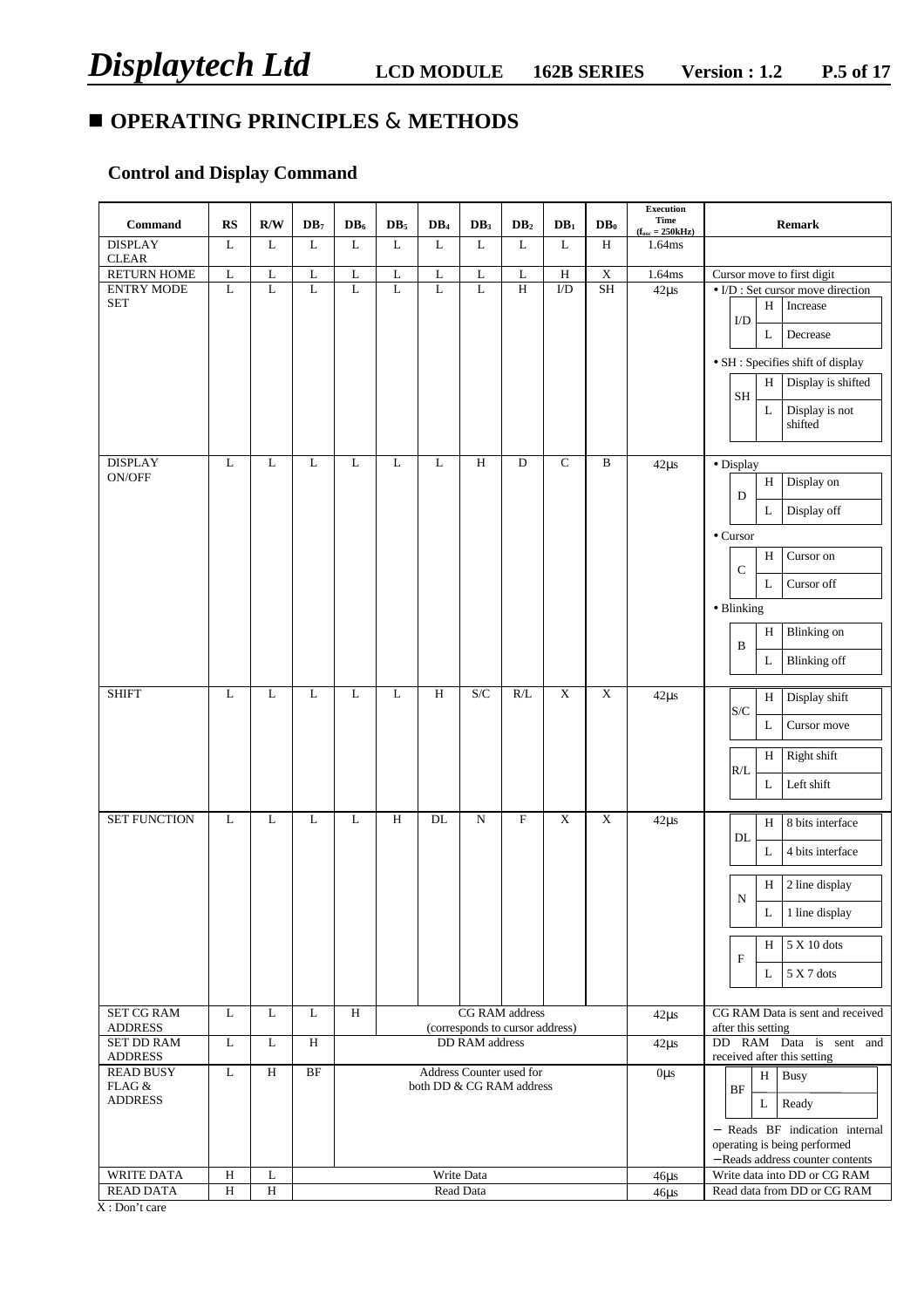#### **Initializing by Internal Reset Circuit**

The KS0070B automatically initializes (resets) when the power is on using the internal reset circuit. The following instruction are executed in initialization. The busy flag is kept in busy state (BF=1) until initialization ends. The busy state is 10ms after VDD rises to 4.5V.

(1) Display Clear

- (2) Function Set
	- $DL = 1$ : 8-bit interface data
	- $N = 0$ : 1-line display
	- $F = 0$ : 5x7-dot character font
- (3) Display On/Off Control
	- $D = 0$ : Display Off
	- $C = 0$ : Cursor Off
	- $B = 0$ : Blink Off
- (4) Entry Mode Set
	- $I/D = 1 : +1$  (Increment)
		- $S = 0$ : No Shift

#### **Initializing by Instruction**

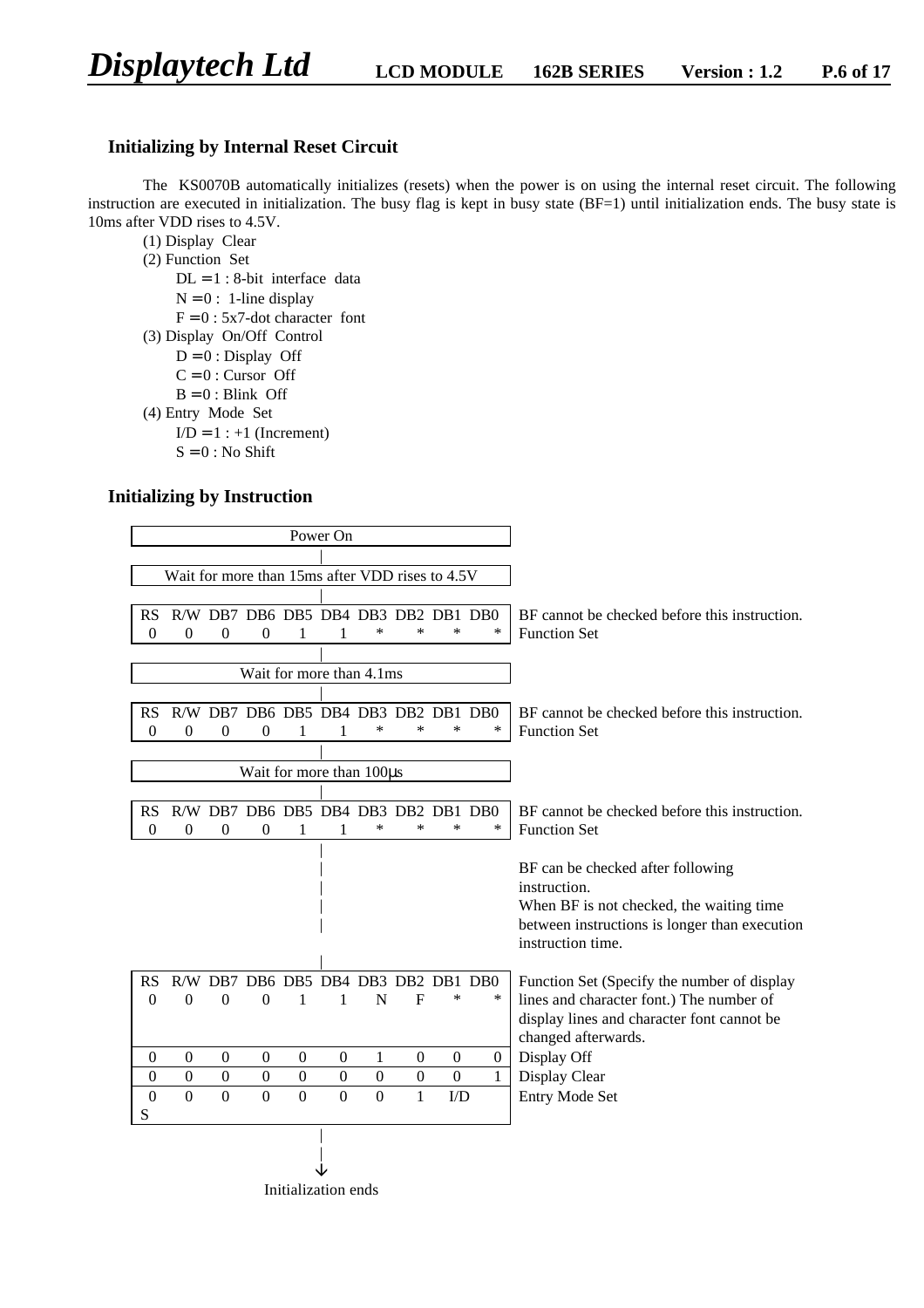# **Standard Character Pattern**

| upper<br>4 bit<br>lower<br>4 bit | 0000             | 0010                                                              | 0011                                         | 0100                                                            | 0101                                                             | 0110                                           | 0111                                 | 1000                                                                 | 1001                                                              | 1010                                               | 1011                                                  | 1100                                                       | 1101                                     | 1110                                       | 1111                  |
|----------------------------------|------------------|-------------------------------------------------------------------|----------------------------------------------|-----------------------------------------------------------------|------------------------------------------------------------------|------------------------------------------------|--------------------------------------|----------------------------------------------------------------------|-------------------------------------------------------------------|----------------------------------------------------|-------------------------------------------------------|------------------------------------------------------------|------------------------------------------|--------------------------------------------|-----------------------|
| 0000                             | CG<br>RAM<br>(1) | 88888<br>88888<br>00000<br>00000<br>00000                         | ш<br>W<br>ш<br>W<br>周围<br>Ш<br>鷗<br>m<br>語聞書 | в<br>Е<br>E<br>E<br>E<br>Е<br>I<br>畫<br>目<br>用用                 | E<br>E<br>E<br>E<br>E<br>E<br>в                                  |                                                | е<br>88 B<br>重要重要<br>H               | 88888<br>ooooo<br>00000<br>aaaaa<br>00000<br>00000                   | 00000<br>00000<br>88888<br>00000<br>00000<br>00000                | 88888<br>00000<br>00000<br>00000<br>00000<br>00000 |                                                       | $\blacksquare$<br>пĪ<br>æ                                  | 88 B                                     | ×                                          |                       |
| 0001                             | (2)              | H                                                                 | Б<br>医肠<br>Ď<br>m<br>Ø<br>9 M B              | 量<br>霥<br>в<br>¥<br>E<br>H<br>E<br>E<br>п<br>Е<br>E<br>E<br>Е   | ▄<br>5<br>п<br>в<br>ш<br>Ī<br>E<br>Е<br>E<br>п<br>E              | E<br>2 E E E<br>E.                             | 별명<br>国国<br>п                        | 88888<br>00000<br>00000<br>00000<br>88888<br>00000                   | 00000<br>00000<br>00000<br>00000<br>88888<br>00000                | wew<br>. .<br>装置图                                  | 最高量量量<br>E.<br>■<br>i۳<br>E<br>9                      | Е<br>M S M<br>п<br>WE M<br>П<br>п                          | E.<br>٠<br>8 S S                         | 독                                          | <b>HANK</b><br>i      |
| 0010                             | (3)              | m<br>M<br>自由語                                                     | Ш<br>Ø                                       | 語書語<br>n<br>B<br>in an<br>İ<br>2 S S S                          | я<br>E<br>ē<br>в<br>Е<br>Ë<br>E<br>E                             | Е<br>ŷ<br>n an<br>5 E<br>里<br>星田語語             | E.<br>9 B<br>i<br>I<br>E             | <b>BOOKS</b><br>aaaaa<br>66666<br>ooooo                              | <b>BOOK</b><br>BOOKB<br>00000<br>66666<br>00000                   | 自由語<br>986                                         | ÷<br>51<br>E<br>Е                                     | т<br>Į<br>Ē<br>H<br>W                                      | 로                                        | ×<br>е<br>夁<br>■                           | Ē                     |
| 0011                             | (4)              | Е<br>E<br>m<br>е<br>建氯己烯<br>m<br>æ<br>- 12<br>雪质蛋质<br>æ<br>в<br>m | ۸<br>團<br>W<br>W                             | Е<br>в<br>目目                                                    | 28 B<br>▄<br>п<br>п<br>۳<br>s.                                   | 精神的<br>s<br>в<br>в<br>æ<br>日本田                 | æ<br>開言<br>별별<br>書店                  | 00000<br>an 00<br>00000<br>nnnn<br>00000<br>66666<br>88888           | 00000<br>00000<br>88888<br>00000<br>66666<br>0000Q                | 開開<br>医胃菌                                          | E<br>e<br>EE<br>ł<br>в<br>E<br>E.<br>æ                | 自日語<br>E M<br>м<br>脼<br>м<br>Е                             | 6 E<br>百日<br>ш<br>■<br>電電車<br>m<br>6 S S | œ<br>m                                     |                       |
| 0100                             | (5)              | M E<br>m                                                          | m<br>圝                                       | E.<br>m an an<br>Е<br>п<br>■<br>888                             | ۳<br>is<br>B<br>m                                                | Į<br>is is a<br>в<br>m<br>888 B                | 8 B B<br>Е<br>圈<br>в<br>æ<br>国王      | ooooo<br>88888<br>00000<br>88888<br>00000                            | 00000<br>00000<br>00000<br>00000<br>88888<br>00000                | 医                                                  | Ħ<br>5 S S<br>第 頭                                     | F<br>е<br>п<br>◼<br>æ<br>۰                                 | e<br>E.<br>Œ<br>m                        | n de Nei<br><b>BREAK RE</b>                | E<br>Е<br>٠<br>z      |
| 0101                             | (6)              | п<br>۳<br>W<br>星田<br>м                                            | 目目<br>最優<br>Ш<br>黒嘴<br>自愿                    | э<br>E<br>ŕ.<br>п<br>п<br>圕<br>■<br>田 田                         | Е<br>Е<br><b>Ma</b><br>E<br>Е<br>Е<br>E<br>Е<br>E<br>Е<br>E<br>麜 | п<br>п<br>ш                                    | i i<br>i<br>田田<br>南田<br>п            | ooooo<br>ooooo<br>00000<br>00000<br>00000<br>00000                   | 00000<br>00000<br>00000<br>00000<br>00000<br>00000                | 8 M<br>8 W                                         | æ<br>E<br>E<br>ш<br>i                                 | N 2 B 2<br>ш<br>п<br>п<br>M                                | 国王<br>E<br>O<br>目<br>.                   |                                            | ш<br>j<br>Ē           |
| 0110                             | (7)              | Ш<br>m                                                            | м<br>M B<br>W<br>Ш<br>ü<br>W                 | .<br>E<br>E<br>N WEIGH<br>Е                                     | 医眼睛图<br>۰<br>i i<br>B<br>E<br>z<br>ш                             | 88 R<br>F<br>13 B                              | E<br>E<br>E<br>Е<br>Е<br>E,          | ooooo<br>00000<br>86666<br>88888<br>00000<br>00000<br>00000<br>00000 | 00000<br>88888<br>66666<br>00000<br>00000<br>00000                | F<br>ĸ                                             | m<br>۳ ب<br>63 B<br>Е<br>E<br>٠                       |                                                            |                                          |                                            | 医尿                    |
| 0111                             | (8)              | MM<br>М<br>н                                                      | Ш<br>۵                                       | --<br>œ<br>Г.<br>E<br>雷目<br>Е<br>E<br>Е<br>E.<br>E              | m di m di 19<br>W<br>E<br>Ē<br>š<br>I<br>Ē<br>E<br>s<br>E        | 3 E<br>n y a<br>в<br>F                         | в<br>Е<br>Ī<br>Ī<br>Е<br>۵<br>国<br>国 | 88888<br>nnnnn<br>88888<br>00000                                     | 00000<br>開開<br>00000<br>88888<br>00000                            | N E M E K<br>m<br>ш<br>医                           | a e<br>61 ES<br>н<br>m<br>88 S<br>E<br>E              | m                                                          | - - -<br>п<br>п                          | ٠                                          | Е                     |
| 1000                             | $\left(1\right)$ | м<br>Π<br>ш                                                       | 물<br>W<br>R                                  | E<br><b>Management</b><br>щ<br><b>THE REAL PROPERTY</b>         | н<br>E<br>Ш<br>W<br>в<br>в<br>п<br>œ<br>۳<br>Į                   | E<br>I<br>尾目<br>m u se<br>88 B<br>m<br>I       | E<br>Е<br>Æ<br>œ                     | aaaaa<br>00000<br>88888<br>88888                                     | 00000<br>00000<br>器器<br>66666<br>88888                            | п<br>М<br>自圖<br>E<br>W                             | E<br>ь                                                | м<br>電影画<br>ш<br>М<br>Ш                                    | F<br>医胃膜炎<br>Ш<br>◼<br>в<br>п<br>Е<br>Е  | ÷<br>Ĩ<br>ш                                |                       |
| 1001                             | (2)              | в<br>æ<br>m                                                       | w<br>w                                       | man ma                                                          | T<br>W<br>W<br>Е<br>۲<br>E<br>в<br>m                             | 電話<br>ш<br>п<br>п                              | Ë<br>.<br>в                          | 86866<br>00000<br>ooooo<br>00000<br>00000<br>00000<br>00000          | 00000<br>00000<br>00000<br>00000<br>00000<br>88888                | Ħ<br>m in Min<br>Ш                                 | Ħ<br>ш<br>æ<br>æ<br>æ<br>E                            | m<br>Е<br>Е<br>в                                           | E<br>e e e e<br>m m m m<br>H<br>E ۴      | E<br>68 BB                                 | <b>Mana</b><br>Η<br>i |
| 1010                             | (3)              | W<br>苦脳菌<br>Ш<br>m<br>m                                           | ■<br>追随<br>国國<br>震眾                          | 98 S<br>W W R<br>в<br>Е<br>Е<br>æ<br>в                          |                                                                  | 調整度<br>言目<br>Е<br>Е<br>麚                       | 屋<br>25551                           | 00000<br>00000<br>00000<br>00000<br>aaaaa<br>00000<br>00000          | 00000<br>00000<br>00000<br>00000<br>00000<br>00000<br>00000       | 間面<br>照常期富贵<br>ш<br>m                              | Е<br>E<br>E<br>æ                                      | M<br>M<br>Ш<br>릚<br>H                                      | Е<br>■■■■■                               | 国医<br><b>BURBUR</b>                        |                       |
| 1011                             | (4)              | M<br>闔                                                            | 語版<br>語風<br>書冊                               | 語目<br>щ<br>w<br>i i<br>m<br>e<br>Mul                            | 酾<br>W W H<br>۳<br>E<br>E<br>E                                   | 88<br>3<br>E<br>E                              | Ē.                                   | ooooo<br>00000<br>88886<br>00000<br>ooooo<br>00000<br>onnon          | 88888<br>00000<br>86666<br>00000<br>00000<br>00000<br>00000       | 调整测量图<br>書聞書<br>開き<br>Е                            | E<br>W<br>m<br>9 E<br>Ŧ<br>в<br>3<br>в<br>Е<br>Е<br>۰ | Ш<br>Ш<br>M                                                | в<br>E<br>E<br>Е                         | - -<br>æ<br>Е<br>۵<br>æ                    | ē<br><br>3            |
| 1100                             | (5)              | 重慶<br>f.                                                          | 麚<br>W<br>w<br>п                             | W<br>е<br>п<br>в<br>Е                                           | М<br>W<br>æ<br>н.<br>53338<br>E                                  | M B<br>в<br>Е<br>ш                             | в<br>ē<br>в<br>i<br>i                | an 000<br>00000<br>86666<br>-----<br>86666<br>00000<br>88888         | 00000<br>00000<br>66666<br>66 66 66 66<br>66666<br>00000<br>00000 | в<br>需要用量<br>I<br>$\blacksquare$<br>ш              | æ<br>田田<br>9 E<br>п<br>ш<br>ш                         | ш<br>ш<br>m<br>ш                                           | 圕<br>в<br>Е<br>п<br>п<br>п               | ÷<br>н<br>$\blacksquare$                   | irin                  |
| 1101                             | (6)              | 圈里圈里圈                                                             | 网络黑色属<br>南端<br>m = m                         | <br>W<br>ة ا<br>الأ<br>п<br>目<br>8<br>E                         | Е<br><b>18 W W</b><br>F<br>Ē<br>目<br>ī                           | 62 B<br>- 13<br>調度<br>Ţ<br>i<br>Hele<br>■<br>Е | w<br>I<br>医<br>œ<br>Е                | 00000<br>鼺<br>88888                                                  | 00000<br>開開<br>66666<br>00000<br>66666                            | п<br>手間電<br>п                                      | 66 E<br>88 B<br>里<br>н<br>E                           | 言語<br>■<br>$\blacksquare$<br>ш<br>麚<br>$\blacksquare$<br>W | 68 E<br>語目<br>■<br>п                     | j.<br>.<br>--<br>--                        | $\blacksquare$<br>۰   |
| 1110                             | (7)              | H                                                                 | ш<br>鼺<br>圈                                  | п<br>Ξ<br>Ξ<br>в<br>в<br>르르<br>п<br>目<br>H<br>Е<br>99<br>ē<br>в | 66 S<br>▄<br>п<br>п<br>п<br>п                                    | E۳<br>震災<br>ш<br>あほ<br>■<br>æ                  | Е<br>E<br>æ<br>s s s 5 s<br>•"       | 00000<br>00000<br>00000<br>00000<br><b>HEALER</b>                    | 00000<br>00000<br>00000<br>00000<br>開開                            | 破雪崩雪崩<br>網頭網圈<br>医<br>開發調整<br>в                    | ۸<br>龗<br>33335<br>н<br>п<br>п<br>в<br>Е<br>Ħ         | п<br>的复数香瓶<br>м<br>ш<br>ш<br>a)<br>M<br>m<br>ш<br>Ш        | E E E<br>п<br>в<br>▬                     | ---<br>書面<br>٠<br>ie<br>B<br><b>Man</b>    |                       |
| 1111                             | (8)              | ۸<br>m<br>М<br>æ<br>m                                             | E<br>目目目<br>ш<br>W<br>鱱<br>æ<br>w            | ē<br>ā<br>日日日<br>E<br>E<br>ш<br>Е<br>Е<br>в<br>е<br>88 B I      | 書籍書書籍                                                            | в<br>٠<br>Е<br>в<br>ŧ<br>■<br>828              | Е<br>æ<br>追回追回国<br>п<br>麚            | <b>00000</b><br>00000<br>00000<br>00000<br>00000<br>88888            | 00000<br>00000<br>00000<br>00000<br>00000<br>開開                   | 82 B S<br>H<br>I<br>w<br>m<br>関東                   | 22 Z<br>F<br>п<br>■<br>п<br>■<br>■<br>臣<br>98         | ш<br>м<br>m<br>ш<br>團<br>m<br>冒                            | 国王王<br>П                                 | $\blacksquare$<br>$\blacksquare$<br>ī<br>Ē |                       |

# $\blacksquare$  **DISPLAY DATA RAM ADDRESS MAP**

| Characters    |  |  |  |  | 10 |                                                                                               |  |  |  |
|---------------|--|--|--|--|----|-----------------------------------------------------------------------------------------------|--|--|--|
| First<br>line |  |  |  |  |    | ООН   01Н   02Н   03Н   04Н   05Н   06Н   07Н   08Н   09Н   0АН   0ВН   0СН   0DН   0EН   0FН |  |  |  |
| Second line   |  |  |  |  |    | 40H   41H   42H   43H   44H   45H   46H   47H   48H   49H  4AH   4BH  4CH  4DH   4EH   4FH    |  |  |  |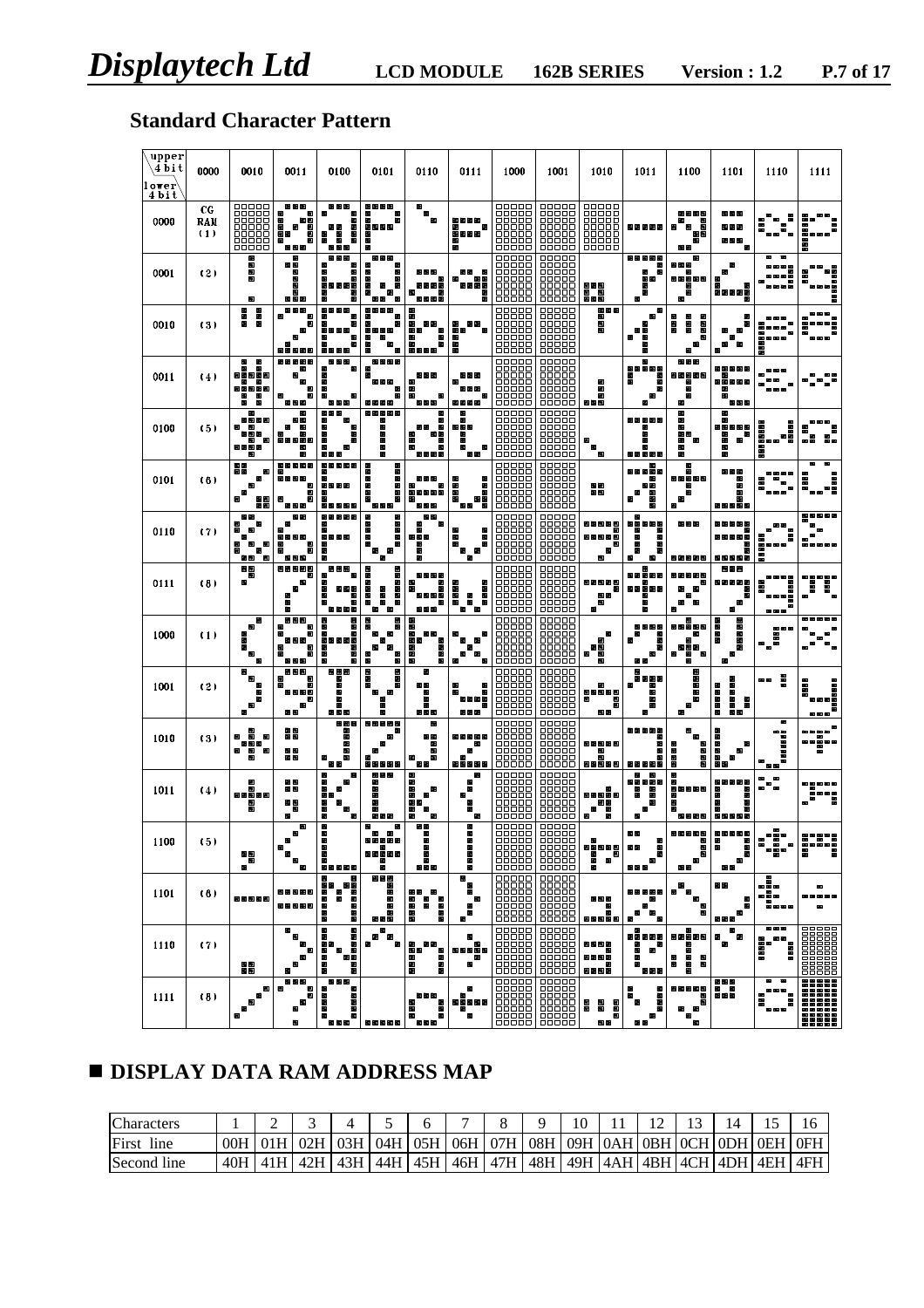# ■ **ELECTRO-OPTICAL CHARACTERISTICS** ( Vop = 5.0V, Ta = 25°C, Transflective version)

|                                |        | Typ response  |              | Typ response |                     |                          |                           | Typ viewing angle $q$ (deg) |                            |
|--------------------------------|--------|---------------|--------------|--------------|---------------------|--------------------------|---------------------------|-----------------------------|----------------------------|
| <b>LCD</b> mode                |        | time $Tr(ms)$ | time Tf (ms) |              | <b>Typ contrast</b> |                          |                           |                             |                            |
|                                | Normal | Wide          | Normal       | Wide         | ratio Cr            | $\mathbf{E} = 0^{\circ}$ | $\mathbf{E} = 90^{\circ}$ | $\mathbf{E} = 180^{\circ}$  | $\mathbf{E} = 270^{\circ}$ |
| TN(A)                          | temp   | temp          | temp         | temp         | 28                  | 20                       | 40                        |                             | 40                         |
|                                |        |               |              |              |                     |                          |                           |                             |                            |
| STN Y/G (B)                    |        |               |              |              | 30                  | 60                       | 48                        | 57                          | 47                         |
| $STN$ Blue $(C)$               | 275    | 147           |              | 57           |                     | 52                       | 25                        | 33                          | 33                         |
| STN Grey (D)                   |        |               | -61          |              | 12                  | 60                       | 37                        | 55                          | 38                         |
| $\overline{\text{FSTN}}$ $(F)$ |        |               |              |              | 38                  | 65                       | 49                        | 58                          | 48                         |
| FSTN Negative (G)              |        |               |              |              | 18                  | 53                       | 25                        | 34                          | 33                         |

Note1: Definition of response time.







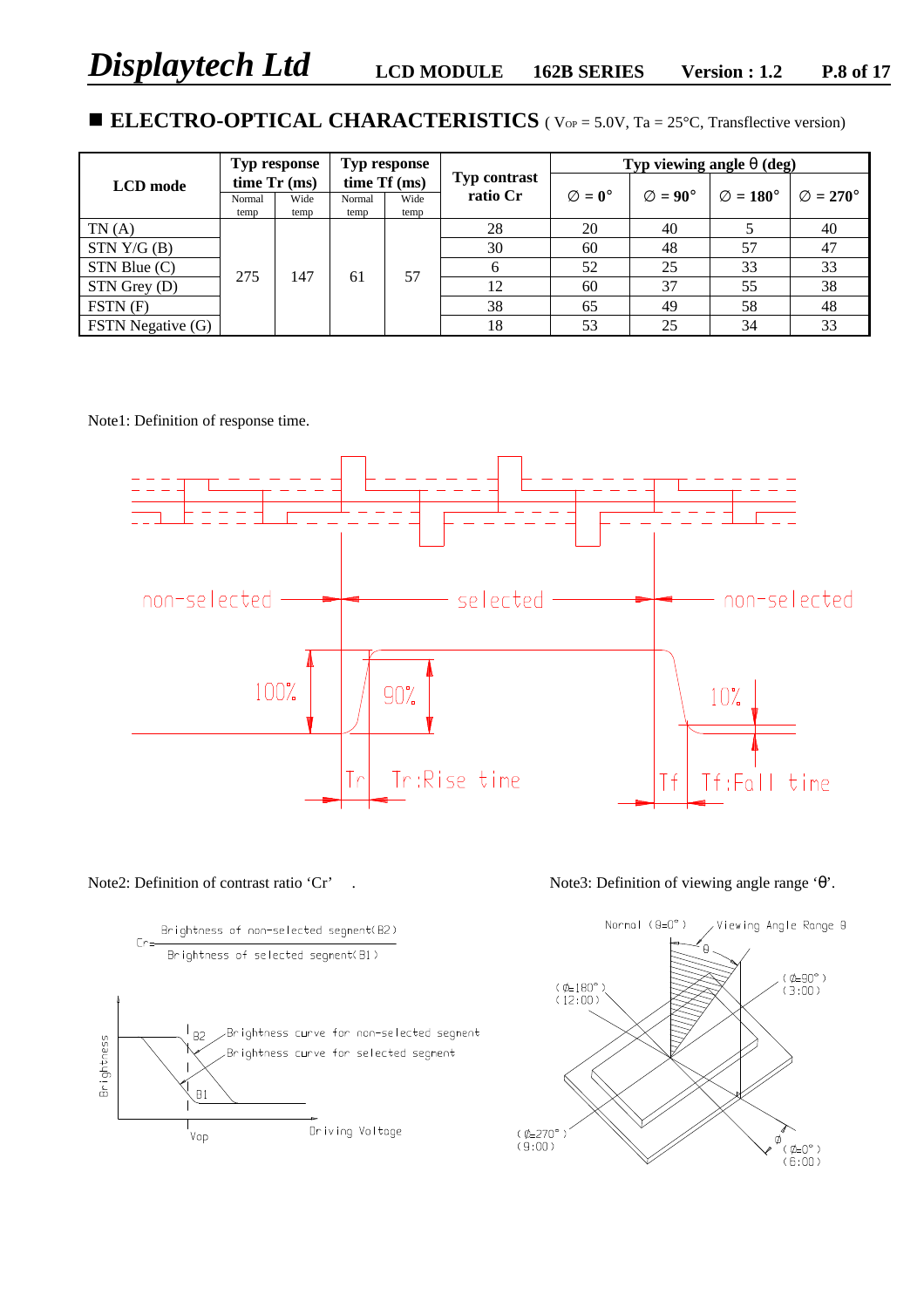# $\blacksquare$  **INTERFACE PIN CONNECTIONS**

| Pin NO.        | <b>Symbol</b>    | <b>Level</b>         | <b>Description</b>                    |
|----------------|------------------|----------------------|---------------------------------------|
|                | A                |                      | Backlight anode                       |
| $\overline{2}$ | K                |                      | Backlight cathode                     |
| 3              | <b>VSS</b>       | 0V                   | Ground                                |
| $\overline{4}$ | <b>VDD</b>       | 5.0V                 | Supply voltage for logic              |
| 5              | VO.              | ---                  | Input voltage for LCD                 |
| 6              | <b>RS</b>        | H/L                  | H: Data signal, L: Instruction signal |
| 7              | R/W              | H/L                  | H: Read mode, L: Write mode           |
| 8              | E                | $H, H \rightarrow L$ | Chip enable signal                    |
| 9              | D <sub>B</sub> 0 | H/L                  | Data bit 0                            |
| 10             | DB1              | H/L                  | Data bit 1                            |
| 11             | DB <sub>2</sub>  | H/L                  | Data bit 2                            |
| 12             | D <sub>B</sub> 3 | H/L                  | Data bit 3                            |
| 13             | DB4              | H/L                  | Data bit 4                            |
| 14             | D <sub>B5</sub>  | H/L                  | Data bit 5                            |
| 15             | DB6              | H/L                  | Data bit 6                            |
| 16             | DB7              | H/L                  | Data bit 7                            |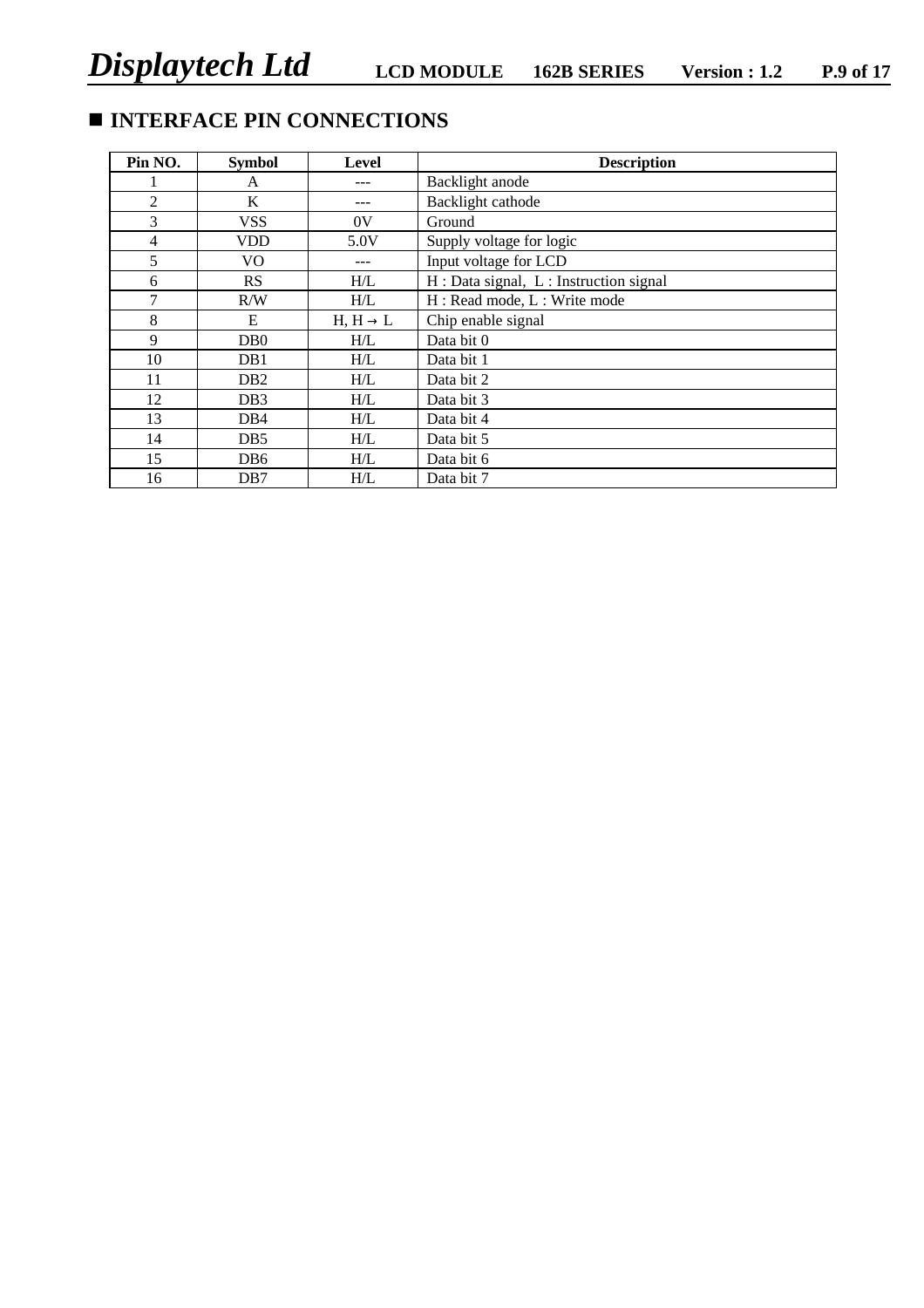# **n CIRCUIT DIAGRAM**

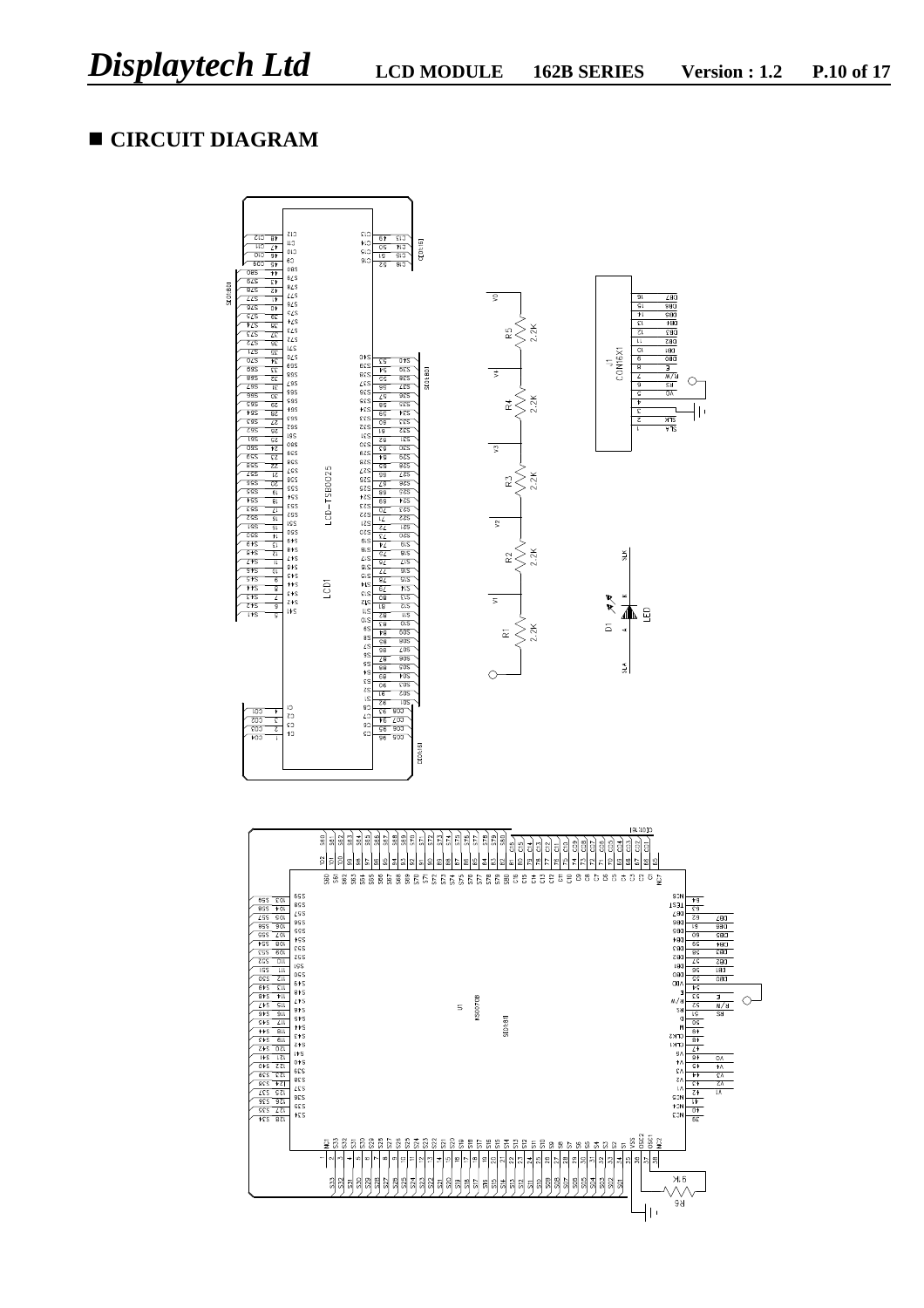# **n RELIABILITY**

### **Content of Reliability Test**

|                |                         | <b>Environmental Test</b>                                                  |                                                 |                                      |
|----------------|-------------------------|----------------------------------------------------------------------------|-------------------------------------------------|--------------------------------------|
| No.            | <b>Test Item</b>        | <b>Content of Test</b>                                                     | <b>Test Condition</b>                           | <b>Applicable</b><br><b>Standard</b> |
| $\mathbf{1}$   | High temperature        | Endurance test applying the high storage                                   | 60 °C                                           |                                      |
|                | storage                 | temperature for a long time.                                               | 200 hrs                                         |                                      |
| 2              | Low temperature         | Endurance test applying the low storage                                    | $-10$ °C                                        |                                      |
|                | storage                 | temperature for a long time.                                               | 200 hrs                                         |                                      |
| 3              | High temperature        | Endurance test applying the electric stress                                | 50 °C                                           |                                      |
|                | operation               | (Voltage & Current) and the thermal stress to                              | 200 hrs                                         |                                      |
|                |                         | the element for a long time.                                               |                                                 |                                      |
| $\overline{4}$ | Low temperature         | Endurance test applying the electric stress                                | $0^{\circ}C$                                    |                                      |
|                | operation               | under low temperature for a long time.                                     | 200 hrs                                         |                                      |
| 5              | High temperature /      | Endurance test applying the high temperature                               | $60\,^{\circ}\textrm{C}$ , $90\,\% \textrm{RH}$ | MIL-202E-103B                        |
|                | Humidity storage        | and high humidity storage for a long time.                                 | 96 hrs                                          | JIS-C5023                            |
| 6              | High temperature /      | Endurance test applying the electric stress                                | 40 °C, 90 %RH                                   | MIL-202E-103B                        |
|                | Humidity operation      | (Voltage & Current) and temperature /                                      | 96 hrs                                          | JIS-C5023                            |
|                |                         | humidity stress to the element for a long time.                            |                                                 |                                      |
| $\overline{7}$ | Temperature cycle       | Endurance test applying the low and high                                   | $-10^{\circ}$ C / 60 $^{\circ}$ C               |                                      |
|                |                         | temperature cycle.                                                         | 10 cycles                                       |                                      |
|                |                         | $-10^{\circ}$ C $\rightarrow$ 25°C<br>$60^{\circ}$ C                       |                                                 |                                      |
|                |                         | $30\text{min} \rightleftharpoons 5\text{min.} \rightleftharpoons$<br>30min |                                                 |                                      |
|                |                         | ←<br>1 cycle                                                               |                                                 |                                      |
|                |                         |                                                                            |                                                 |                                      |
|                |                         | <b>Mechanical Test</b>                                                     |                                                 |                                      |
| $8\,$          | Vibration test          | Endurance test applying the vibration during                               | $10-22Hz \rightarrow 1.5mmp-p$                  | MIL-202E-201A                        |
|                |                         | transportation and using.                                                  | $22 \sim 500$ Hz $\rightarrow 1.5$ G            | JIS-C5025                            |
|                |                         |                                                                            | Total 0.5hrs                                    | JIS-C7022-A-10                       |
| 9              | Shock test              | Constructional and mechanical endurance test                               | 50G half sign                                   | MIL-202E-213B                        |
|                |                         | applying the shock during transportation.                                  | wave 11 msedc                                   |                                      |
|                |                         |                                                                            | 3 times of each                                 |                                      |
|                |                         |                                                                            | direction                                       |                                      |
| 10             | Atmospheric             | Endurance test applying the atmospheric                                    | 115 mbar                                        | MIL-202E-105C                        |
|                | pressure test           | pressure during transportation by air.                                     | 40 hrs                                          |                                      |
|                |                         | <b>Others</b>                                                              |                                                 |                                      |
| 11             | Static electricity test | Endurance test applying the electric stress to                             | VS=800V, RS=1.5 k $\Omega$                      | MIL-883B-3015.1                      |
|                |                         | the terminal.                                                              | $CS=100$ pF                                     |                                      |
|                |                         |                                                                            | 1 time                                          |                                      |

∗∗∗ Supply voltage for logic system = 5V. Supply voltage for LCD system = Operating voltage at 25°C.

## **Failure Judgement Criterion**

| <b>Criterion Item</b>     | Test Item No. |  |  |  |  |   |   |             |       | <b>Failure Judgment Criterion</b>             |  |
|---------------------------|---------------|--|--|--|--|---|---|-------------|-------|-----------------------------------------------|--|
|                           |               |  |  |  |  | 6 | 8 | $\mathbf Q$ | 10 11 |                                               |  |
| Basic specification       |               |  |  |  |  |   |   |             |       | Out of the Basic Specification                |  |
| Electrical characteristic |               |  |  |  |  |   |   |             |       | Out of the DC and AC Characterstic            |  |
| Mechanical characterstic  |               |  |  |  |  |   |   |             |       | Out of the Mechanical Specification Color     |  |
|                           |               |  |  |  |  |   |   |             |       | change : Out of Limit Apperance Specification |  |
| Optical characterstic     |               |  |  |  |  |   |   |             |       | Out of the Apperance Standard                 |  |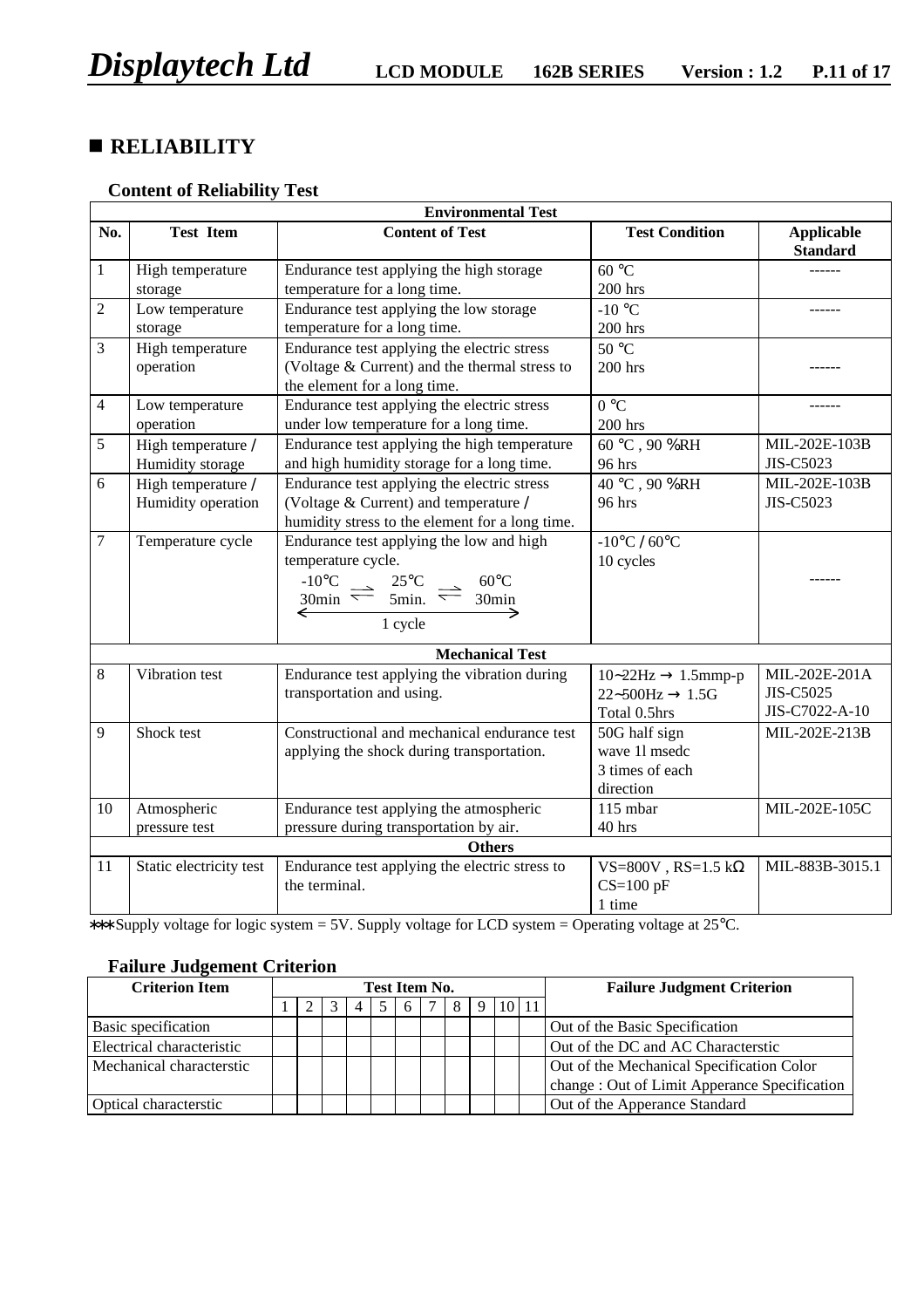# **n QUALITY GUARANTEE**

#### **Acceptable Quality Level**

Each lot should satisfy the quality level defined as follows.

- Inspection method : MIL-STD-105E LEVEL II Normal one time sampling

- AQL

| <b>Partition</b> | AOL     | <b>Definition</b>                                                  |
|------------------|---------|--------------------------------------------------------------------|
| A: Major         | $0.4\%$ | Functional defective as product                                    |
| B: Minor         | 1.5%    | Satisfy all functions as product but not satisfy cosmetic standard |

#### **Definition of 'LOT'**

One lot means the delivery quantity to customer at one time.

#### **Conditions of Cosmetic Inspection**

**•** Environmental condition

The inspection should be performed at the 1m of height from the LCD module under 2 pieces of 40W white fluorescent lamps (Normal temperature 20∼25°C and normal humidity 60±15%RH).

- $\bullet$  Inspection method
	- The visual check should be performed vertically at more than 30cm distance from the LCD panel.
- $\bullet$  Driving voltage

The V<sub>o</sub> value which the most optimal contrast can be obtained near the specified V<sub>o</sub> in the specification. (Within  $\pm 0.5V$ of the typical value at 25°C.).

# **n INSPECTION CRITERIA**

| No.            | <b>Item</b>              | <b>Judgement Criterion</b>                                                | <b>Partition</b> |
|----------------|--------------------------|---------------------------------------------------------------------------|------------------|
| 1              | Difference in Spec.      | None allowed                                                              | Major            |
| $\overline{c}$ | Pattern peeling          | No substrate pattern peeling and floating                                 | Major            |
| 3              | Soldering defects        | No soldering missing                                                      | Major            |
|                |                          | No soldering bridge                                                       | Major            |
|                |                          | No cold soldering                                                         | Minor            |
| 4              | Resist flaw on substrate | Invisible copper foil ( $\emptyset$ 0.5mm or more) on substrate pattern   | Minor            |
| 5              | Accretion of metallic    | No soldering dust                                                         | Minor            |
|                | Foreign matter           | No accretion of metallic foreign matters (Not exceed $\varnothing$ 0.2mm) | Minor            |
| 6              | Stain                    | No stain to spoil cosmetic badly                                          | Minor            |
| 7              | Plate discoloring        | No plate fading, rusting and discoloring                                  | Minor            |
| 8              | Solder amount            | a. Soldering side of PCB                                                  | Minor            |
|                |                          | Solder to form a 'Filet'                                                  |                  |
|                | 1. Lead parts            | all around the lead.                                                      |                  |
|                |                          | Solder should not hide the                                                |                  |
|                |                          | lead form perfectly. (too much)                                           |                  |
|                |                          | b. Components side                                                        |                  |
|                |                          | (In case of 'Through Hole PCB')                                           |                  |
|                |                          | Solder to reach the Components side of PCB.                               |                  |
|                | 2. Flat packages         | Either 'toe' $(A)$ or 'heal' $(B)$ of                                     | Minor            |
|                |                          | the lead to be covered by 'Filet'.                                        |                  |
|                |                          |                                                                           |                  |
|                |                          | Lead form to be assume over                                               |                  |
|                |                          | solder.                                                                   |                  |
|                | 3. Chips                 | $(3/2)$ H $\geq$ h $\geq$ (1/2) H<br>H                                    | Minor            |
|                |                          |                                                                           |                  |

#### **Module Cosmetic Criteria**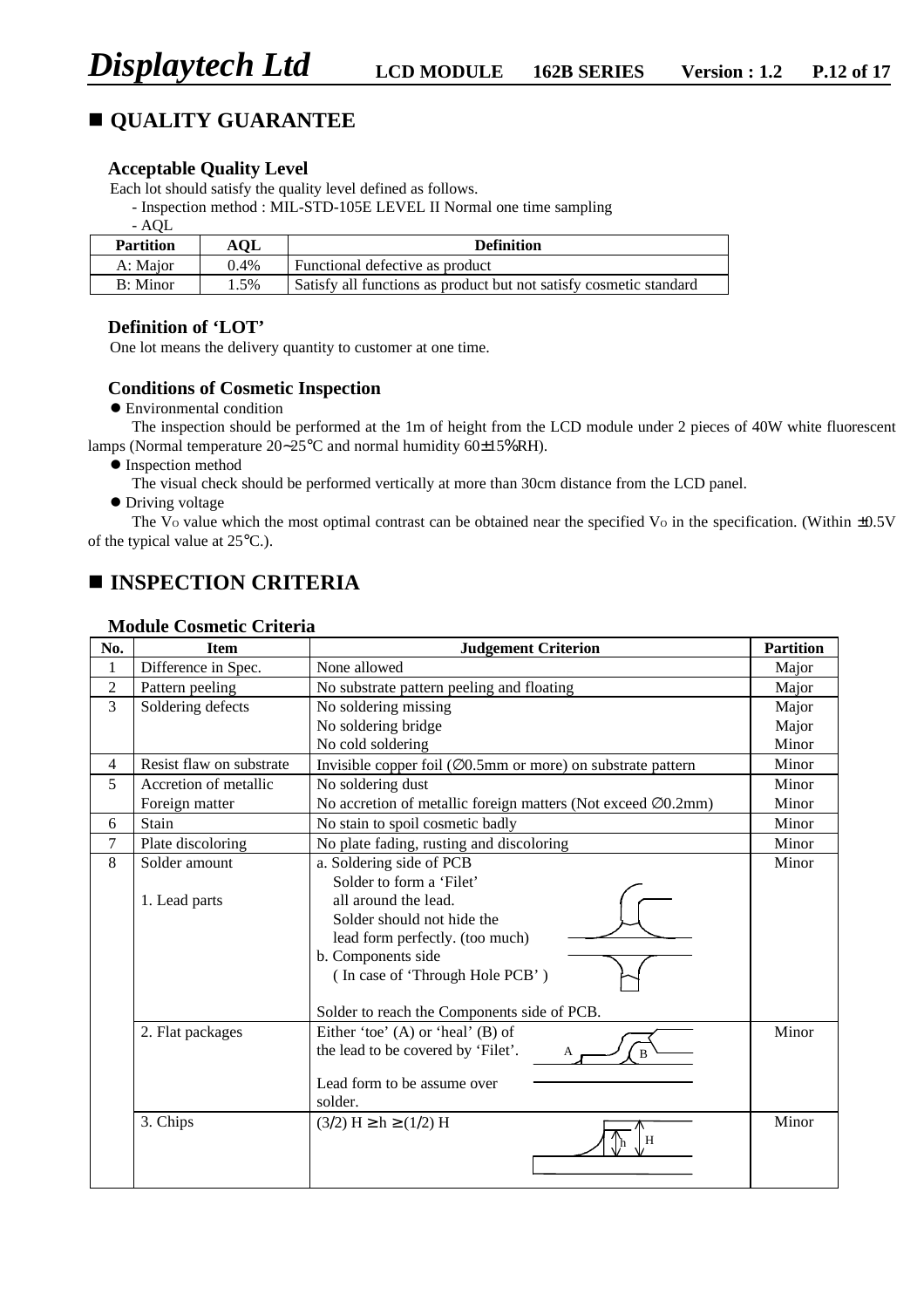# **Screen Cosmetic Criteria (Non-Operating)**

| No. | <b>Defect</b>        | <b>Judgement Criterion</b>                                                                                                                               |                                                        |       |  |  |  |  |  |
|-----|----------------------|----------------------------------------------------------------------------------------------------------------------------------------------------------|--------------------------------------------------------|-------|--|--|--|--|--|
|     | <b>Spots</b>         | In accordance with Screen Cosmetic Criteria (Operating) No.1.                                                                                            |                                                        |       |  |  |  |  |  |
| 2   | Lines                | In accordance with Screen Cosmetic Criteria (Operating) No.2.                                                                                            |                                                        |       |  |  |  |  |  |
| 3   | Bubbles in polarizer | Size: dmm<br>$d \leq 0.3$<br>$0.3 < d \leq 1.0$<br>$1.0 < d \leq 1.5$<br>1.5 < d                                                                         | Acceptable Qty in active area<br>Disregard<br>$\theta$ | Minor |  |  |  |  |  |
| 4   | Scratch              | In accordance with spots and lines operating cosmetic criteria. When the light<br>reflects on the panel surface, the scratches are not to be remarkable. |                                                        |       |  |  |  |  |  |
| 5   | Allowable density    | Above defects should be separated more than 30mm each other.                                                                                             |                                                        |       |  |  |  |  |  |
| 6   | Coloration           | Not to be noticeable coloration in the viewing area of the LCD panels.                                                                                   |                                                        |       |  |  |  |  |  |
|     |                      | Back-lit type should be judged with back-lit on state only.                                                                                              |                                                        |       |  |  |  |  |  |
| 7   | Contamination        | Not to be noticeable.                                                                                                                                    |                                                        |       |  |  |  |  |  |

### **Screen Cosmetic Criteria (Operating)**

| Spots |                                                            |                                                           | Minor                                                                                                                                                            |  |  |  |  |
|-------|------------------------------------------------------------|-----------------------------------------------------------|------------------------------------------------------------------------------------------------------------------------------------------------------------------|--|--|--|--|
|       | <b>Judgement Criterion</b><br><b>Partition</b><br>A) Clear |                                                           |                                                                                                                                                                  |  |  |  |  |
|       | Size : d mm                                                | Acceptable Qty in active area                             |                                                                                                                                                                  |  |  |  |  |
|       | $d \leq 0.1$                                               | Disregard                                                 |                                                                                                                                                                  |  |  |  |  |
|       | $0.1 < d \leq 0.2$                                         | 6                                                         |                                                                                                                                                                  |  |  |  |  |
|       | $0.2 < d \leq 0.3$                                         | $\overline{2}$                                            |                                                                                                                                                                  |  |  |  |  |
|       | 0.3 < d                                                    | $\boldsymbol{0}$                                          |                                                                                                                                                                  |  |  |  |  |
|       |                                                            |                                                           |                                                                                                                                                                  |  |  |  |  |
|       | size.                                                      |                                                           |                                                                                                                                                                  |  |  |  |  |
|       |                                                            |                                                           |                                                                                                                                                                  |  |  |  |  |
|       | Size: d mm                                                 |                                                           |                                                                                                                                                                  |  |  |  |  |
|       | $d\leq 0.2$                                                | Disregard                                                 |                                                                                                                                                                  |  |  |  |  |
|       | $0.2 < d \le 0.5$                                          | $\sqrt{6}$                                                |                                                                                                                                                                  |  |  |  |  |
|       | $0.5 < d \leq 0.7$                                         | $\overline{2}$                                            |                                                                                                                                                                  |  |  |  |  |
|       | 0.7 < d                                                    | $\mathbf{0}$                                              |                                                                                                                                                                  |  |  |  |  |
|       |                                                            |                                                           | Minor                                                                                                                                                            |  |  |  |  |
|       |                                                            |                                                           |                                                                                                                                                                  |  |  |  |  |
|       | $\infty$<br>(6)<br>2.0<br>0.02<br>0.05<br>L - Length (mm)  | See No. 1<br>W<br>0.1                                     |                                                                                                                                                                  |  |  |  |  |
|       | W - Width (mm)                                             |                                                           |                                                                                                                                                                  |  |  |  |  |
|       | $\infty$ - Disregard                                       |                                                           |                                                                                                                                                                  |  |  |  |  |
|       |                                                            |                                                           |                                                                                                                                                                  |  |  |  |  |
|       | $\infty$<br>(6)                                            | (0)                                                       |                                                                                                                                                                  |  |  |  |  |
|       | 2.0<br>0.05                                                | See No. 1<br>W<br>0.5<br>0.3                              |                                                                                                                                                                  |  |  |  |  |
|       | Lines                                                      | B) Unclear<br>A) Clear<br>L 5.0<br>B) Unclear<br>$L$ 10.0 | Note: Including pin holes and defective dots which must be within one pixel<br>Acceptable Qty in active area<br>(0)<br>Note : () - Acceptable Qty in active area |  |  |  |  |

'Clear'  $=$  The shade and size are not changed by Vo.

'Unclear' = The shade and size are changed by  $V_0$ .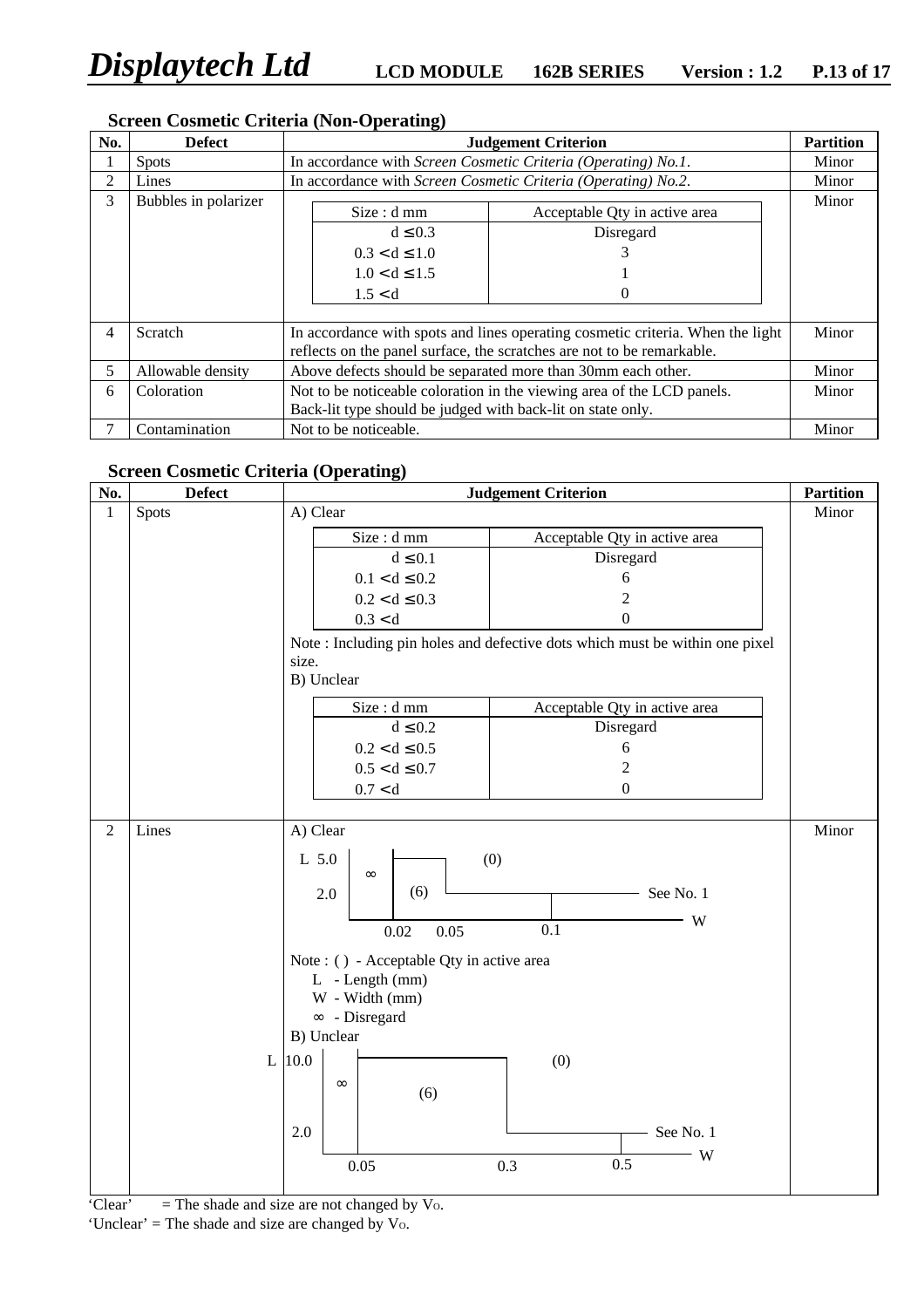|     |                     | Screen Cosmetic Criteria (Operating) (Continued)                        |                  |  |  |  |  |  |
|-----|---------------------|-------------------------------------------------------------------------|------------------|--|--|--|--|--|
| No. | <b>Defect</b>       | <b>Judgement Criterion</b>                                              | <b>Partition</b> |  |  |  |  |  |
| 3   | Rubbing line        | Not to be noticeable.                                                   |                  |  |  |  |  |  |
| 4   | Allowable density   | Above defects should be separated more than 10mm each other.            | Minor            |  |  |  |  |  |
| 5   | Rainbow             | Not to be noticeable.                                                   | Minor            |  |  |  |  |  |
| 6   | Dot size            | To be $95\% \sim 105\%$ of the dot size (Typ.) in drawing.              | Minor            |  |  |  |  |  |
|     |                     | Partial defects of each dot (ex. pin-hole) should be treated as 'spot'. |                  |  |  |  |  |  |
|     |                     | (see Screen Cosmetic Criteria (Operating) No.1)                         |                  |  |  |  |  |  |
| 7   | Uneven brightness   | Uneven brightness must be BMAX / BMIN $\leq 2$                          | Minor            |  |  |  |  |  |
|     | (only back-lit type | - BMAX : Max. value by measure in 5 points                              |                  |  |  |  |  |  |
|     | module)             | - BMIN : Min. value by measure in 5 points                              |                  |  |  |  |  |  |
|     |                     | Divide active area into 4 vertically and horizontally.                  |                  |  |  |  |  |  |
|     |                     | Measure 5 points shown in the following figure.                         |                  |  |  |  |  |  |
|     |                     |                                                                         |                  |  |  |  |  |  |
|     |                     |                                                                         |                  |  |  |  |  |  |
|     |                     |                                                                         |                  |  |  |  |  |  |
|     |                     |                                                                         |                  |  |  |  |  |  |
|     |                     | $\circ$<br>$\circ$                                                      |                  |  |  |  |  |  |
|     |                     |                                                                         |                  |  |  |  |  |  |
|     |                     | $\circ$                                                                 |                  |  |  |  |  |  |
|     |                     |                                                                         |                  |  |  |  |  |  |
|     |                     |                                                                         |                  |  |  |  |  |  |
|     |                     | $\circ$<br>O                                                            |                  |  |  |  |  |  |
|     |                     |                                                                         |                  |  |  |  |  |  |
|     |                     |                                                                         |                  |  |  |  |  |  |
|     |                     | O: Measuring points                                                     |                  |  |  |  |  |  |
|     |                     |                                                                         |                  |  |  |  |  |  |
|     |                     |                                                                         |                  |  |  |  |  |  |

#### **reen Cosmetic Criteria (Operating) (Continued)**

Note :

(1) Size :  $d = (long length + short length) / 2$ 

(2) The limit samples for each item have priority.

(3) Complexed defects are defined item by item, but if the number of defects are defined in above table, the total number should not exceed 10.

(4) In case of 'concentration', even the spots or the lines of 'disregarded' size should not allowed. Following three situations should be treated as 'concentration'.

- 7 or over defects in circle of ∅5mm.

- 10 or over defects in circle of ∅10mm.

- 20 or over defects in circle of ∅20mm.

# **n PRECAUTIONS FOR USING LCD MODULES**

#### **Handing Precautions**

(1) The display panel is made of glass. Do not subject it to a mechanical shock by dropping it or impact.

(2) If the display panel is damaged and the liquid crystal substance leaks out, be sure not to get any in your mouth. If the substance contacts your skin or clothes, wash it off using soap and water.

(3) Do not apply excessive force to the display surface or the adjoining areas since this may cause the color tone to vary.

(4) The polarizer covering the display surface of the LCD module is soft and easily scratched. Handle this polarizer carefully.

(5) If the display surface becomes contaminated, breathe on the surface and gently wipe it with a soft dry cloth. If it is heavily contaminated, moisten cloth with one of the following solvents :

- Isopropyl alcohol
- Ethyl alcohol

(6) Solvents other than those above-mentioned may damage the polarizer. Especially, do not use the following.

- Water
- Ketone
- Aromatic solvents

(7) Exercise care to minimize corrosion of the electrode. Corrosion of the electrodes is accelerated by water droplets, moisture condensation or a current flow in a high-humidity environment.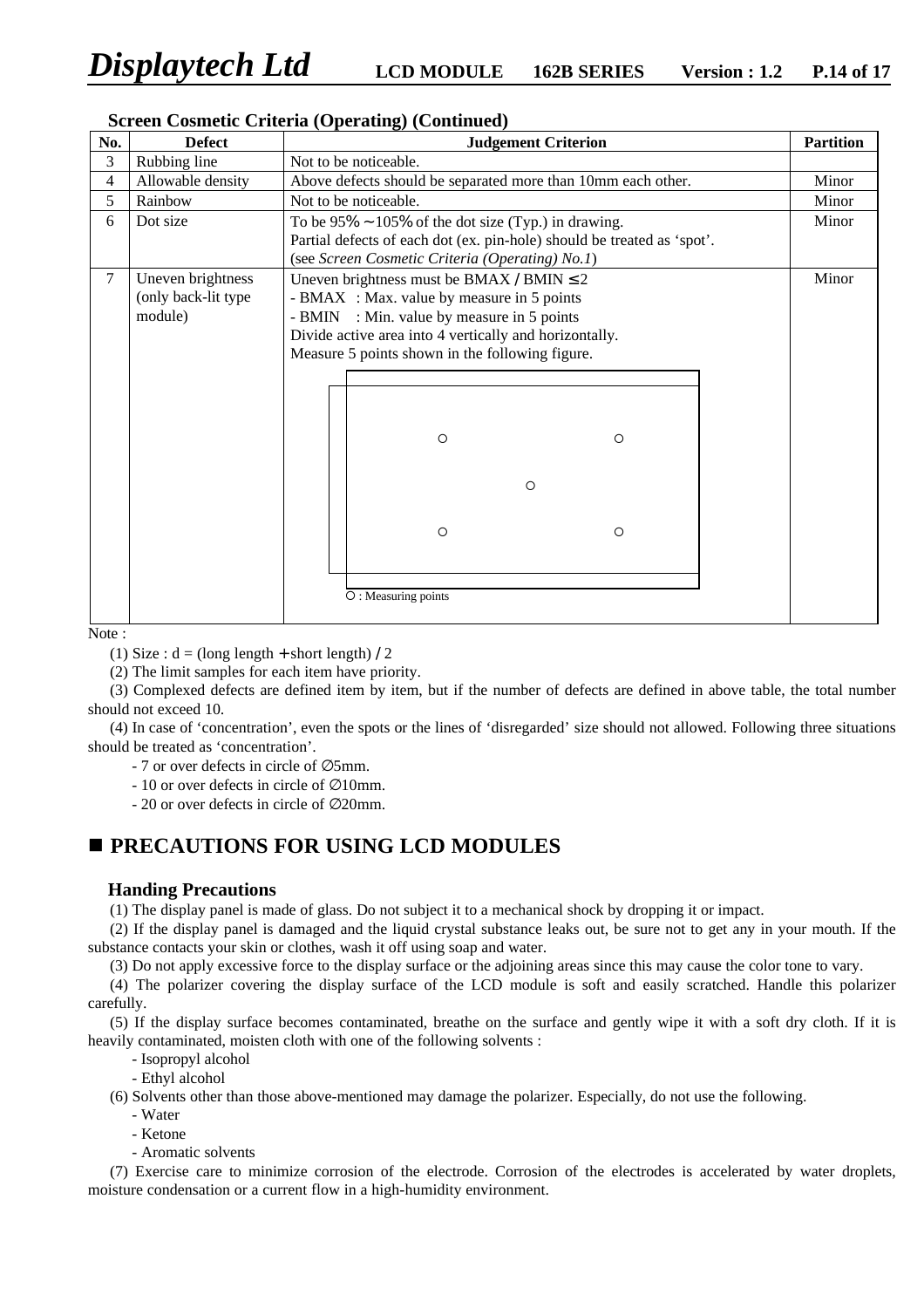(8) Install the LCD Module by using the mounting holes. When mounting the LCD module make sure it is free of twisting, warping and distortion. In particular, do not forcibly pull or bend the I/O cable or the backlight cable.

(9) Do not attempt to disassemble or process the LCD module.

(10) NC terminal should be open. Do not connect anything.

(11) If the logic circuit power is off, do not apply the input signals.

- (12) To prevent destruction of the elements by static electricity, be careful to maintain an optimum work environment.
	- Be sure to ground the body when handling the LCD modules.
	- Tools required for assembling, such as soldering irons, must be properly grounded.
	- To reduce the amount of static electricity generated, do not conduct assembling and other work under dry conditions.

- The LCD module is coated with a film to protect the display surface. Exercise care when peeling off this protective film since static electricity may be generated.

#### **Storage Precautions**

When storing the LCD modules, avoid exposure to direct sunlight or to the light of fluorescent lamps. Keep the modules in bags (avoid high temperature / high humidity and low temperatures below 0°C). Whenever possible, the LCD modules should be stored in the same conditions in which they were shipped from our company.

#### **Others**

Liquid crystals solidify under low temperature (below the storage temperature range) leading to defective orientation or the generation of air bubbles (black or white). Air bubbles may also be generated if the module is subject to a low temperature.

If the LCD modules have been operating for a long time showing the same display patterns, the display patterns may remain on the screen as ghost images and a slight contrast irregularity may also appear. A normal operating status can be regained by suspending use for some time. It should be noted that this phenomenon does not adversely affect performance reliability.

To minimize the performance degradation of the LCD modules resulting from destruction caused by static electricity etc., exercise care to avoid holding the following sections when handling the modules.

- Exposed area of the printed circuit board.

- Terminal electrode sections.

# **n USING LCD MODULES**

#### **Liquid Crystal Display Modules**

LCD is composed of glass and polarizer. Pay attention to the following items when handling.

(1) Please keep the temperature within specified range for use and storage. Polarization degradation, bubble generation or polarizer peel-off may occur with high temperature and high humidity.

(2) Do not touch, push or rub the exposed polarizers with anything harder than an HB pencil lead (glass, tweezers, etc.).

(3) N-hexane is recommended for cleaning the adhesives used to attach front/rear polarizers and reflectors made of organic substances which will be damaged by chemicals such as acetone, toluene, ethanol and isopropylalcohol.

(4) When the display surface becomes dusty, wipe gently with absorbent cotton or other soft material like chamois soaked in petroleum benzin. Do not scrub hard to avoid damaging the display surface.

(5) Wipe off saliva or water drops immediately, contact with water over a long period of time may cause deformation or color fading.

(6) Avoid contacting oil and fats.

(7) Condensation on the surface and contact with terminals due to cold will damage, stain or dirty the polarizers. After products are tested at low temperature they must be warmed up in a container before coming is contacting with room temperature air.

(8) Do not put or attach anything on the display area to avoid leaving marks on.

(9) Do not touch the display with bare hands. This will stain the display area and degradate insulation between terminals (some cosmetics are determinated to the polarizers).

(10) As glass is fragile. It tends to become or chipped during handling especially on the edges. Please avoid dropping or jarring.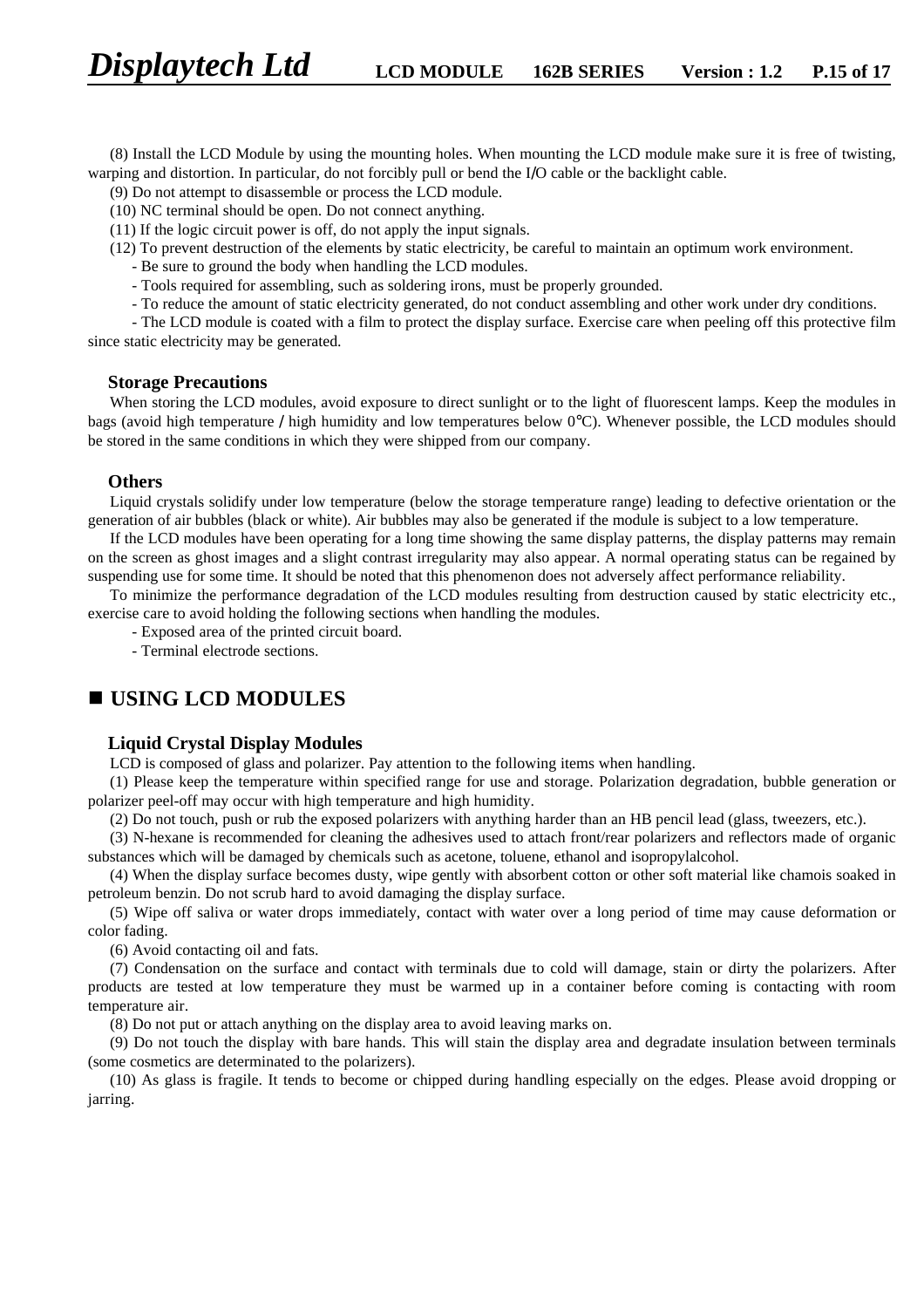#### **Installing LCD Modules**

The hole in the printed circuit board is used to fix LCM as shown in the picture below. Attend to the following items when installing the LCM.

(1) Cover the surface with a transparent protective plate to protect the polarizer and LC cell.



(2) When assembling the LCM into other equipment, the spacer to the bit between the LCM and the fitting plate should have enough height to avoid causing stress to the module surface, refer to the individual specifications for measurements. The measurement tolerance should be ±0.1mm.

#### **Precaution for Handing LCD Modules**

Since LCM has been assembled and adjusted with a high degree of precision, avoid applying excessive shocks to the module or making any alterations or modifications to it.

(1) Do not alter, modify or change the the shape of the tab on the metal frame.

(2) Do not make extra holes on the printed circuit board, modify its shape or change the positions of components to be attached.

(3) Do not damage or modify the pattern writing on the printed circuit board.

(4) Absolutely do not modify the zebra rubber strip (conductive rubber) or heat seal connector.

(5) Except for soldering the interface, do not make any alterations or modifications with a soldering iron.

(6) Do not drop, bend or twist LCM.

#### **Electro-Static Discharge Control**

Since this module uses a CMOS LSI, the same careful attention should be paid to electrostatic discharge as for an ordinary CMOS IC.

(1) Make certain that you are grounded when handing LCM.

(2) Before remove LCM from its packing case or incorporating it into a set, be sure the module and your body have the same electric potential.

(3) When soldering the terminal of LCM, make certain the AC power source for the soldering iron does not leak.

(4) When using an electric screwdriver to attach LCM, the screwdriver should be of ground potentiality to minimize as much as possible any transmission of electromagnetic waves produced sparks coming from the commutator of the motor.

(5) As far as possible make the electric potential of your work clothes and that of the work bench the ground potential.

(6) To reduce the generation of static electricity be careful that the air in the work is not too dried. A relative humidity of 50%-60% is recommended.

#### **Precaution for soldering to the LCM**

(1) Observe the following when soldering lead wire, connector cable and etc. to the LCM.

- Soldering iron temperature :  $280^{\circ}$ C  $\pm$  10<sup>o</sup>C.
- Soldering time : 3-4 sec.
- Solder : eutectic solder.

If soldering flux is used, be sure to remove any remaining flux after finishing to soldering operation. (This does not apply in the case of a non-halogen type of flux.) It is recommended that you protect the LCD surface with a cover during soldering to prevent any damage dur to flux spatters.

(2) When soldering the electroluminescent panel and PC board, the panel and board should not be detached more than three times. This maximum number is determined by the temperature and time conditions mentioned above, though there may be some variance depending on the temperature of the soldering iron.

(3) When remove the electoluminescent panel from the PC board, be sure the solder has completely melted, the soldered pad on the PC board could be damaged.